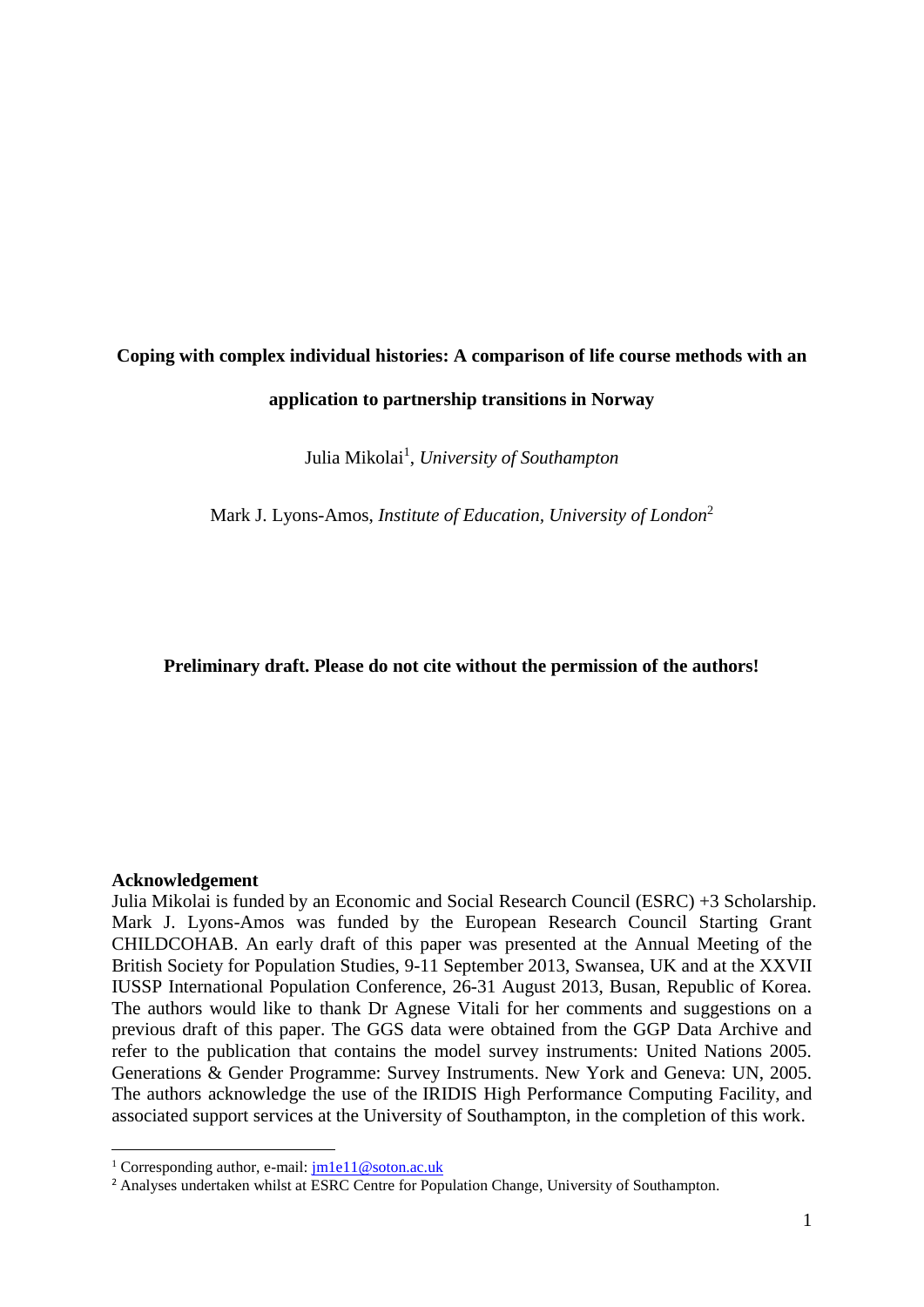## **Abstract**

As variation in the pattern of family life courses has increased over the past 50 years, the techniques available to analyse life course data have also expanded and research tends to be interested in explaining more complexity in the family life course. Therefore, it is necessary to extend our methodological toolkit by increasing the complexity of event history models or by applying other promising methods. The aim of this paper is to compare and contrast sequence analysis, latent class growth models, and multistate event history models, to studying the family life course. The advantages and weaknesses of each of these methods are highlighted by applying them to the same empirical problem. Using data from the first wave of the Norwegian Generations and Gender Survey from 2007/2008, changes in the partnership status of women born between 1955 and 1964 are modelled across the life course, with education as the primary covariate of interest.

Keywords: life course methodology, sequence analysis, latent class growth models, multistate event history models, Norway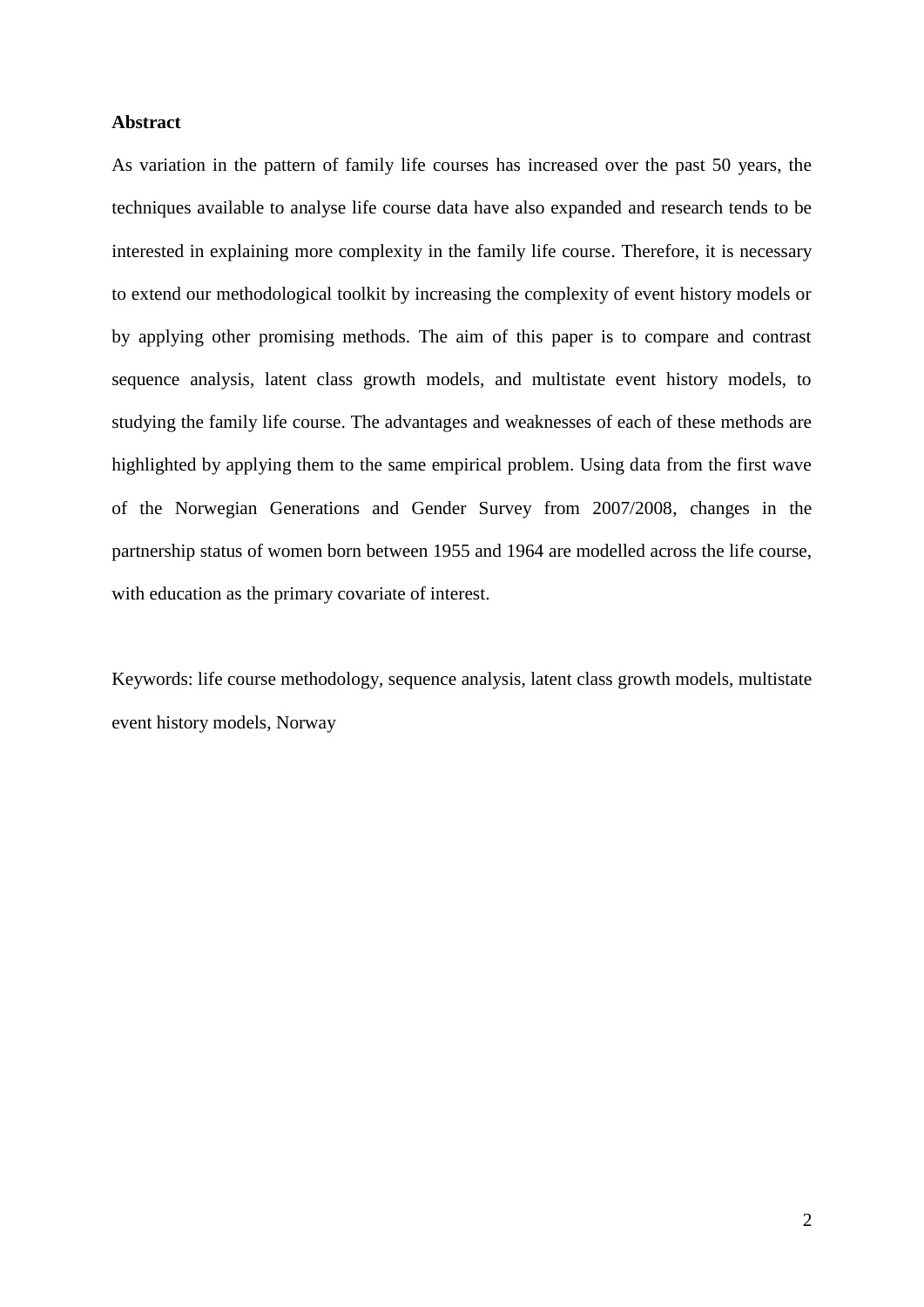## **Introduction**

In the last half century, patterns of family life courses have changed considerably. For example, the transition to parenthood has been delayed, non-marital cohabitation and nonmarital childbearing have become more common, as have union dissolution and re-partnering. These changes have generated an increased interest in the applicability of different methods for modelling life courses with their complexities. Although a number of methods are available to study the family life course, discussion is mainly limited to comparing sequence analysis and simple event history models. These papers usually conclude that using sequence analysis is more appropriate for analysing the life course from a holistic perspective [\(Billari,](#page-29-0)  [2001b,](#page-29-0) [2005;](#page-29-1) [Billari & Piccarreta, 2001,](#page-29-2) [2005;](#page-29-3) [Piccarreta & Billari, 2007\)](#page-30-0). However, other available holistic methods (i.e. which examine the entire family life course), such as latent class growth models and multistate event history models, can also provide holistic results and are able to address research questions which may be beyond the scope of sequence analysis.

Simple event history analysis is commonly used to examine single or competing events [\(Heuveline & Timberlake, 2004;](#page-29-4) [Perelli-Harris & Gerber, 2011;](#page-30-1) [Perelli-Harris, Sigle-](#page-30-2)[Rushton, et al., 2010\)](#page-30-2). These analyses vary in focus and complexity. Recent studies [\(Baizán,](#page-29-5)  [Aassve, & Billari, 2003,](#page-29-5) [2004\)](#page-29-6) applied simultaneous equations models to study the determinants of several concurrent life course transitions. Others used multilevel multiprocess models to account for correlated event histories [\(Steele, Kallis, Goldstein, &](#page-30-3)  [Joshi, 2005\)](#page-30-3). These "event based" approaches primarily focus on the (causal) influence of certain covariates on particular events. Although simultaneous models improve upon simple event history models by accommodating possible interdependencies between several events via modelling joint processes and unobserved heterogeneity, they are limited to studying a specific segment of the life course and evaluating one-way transitions.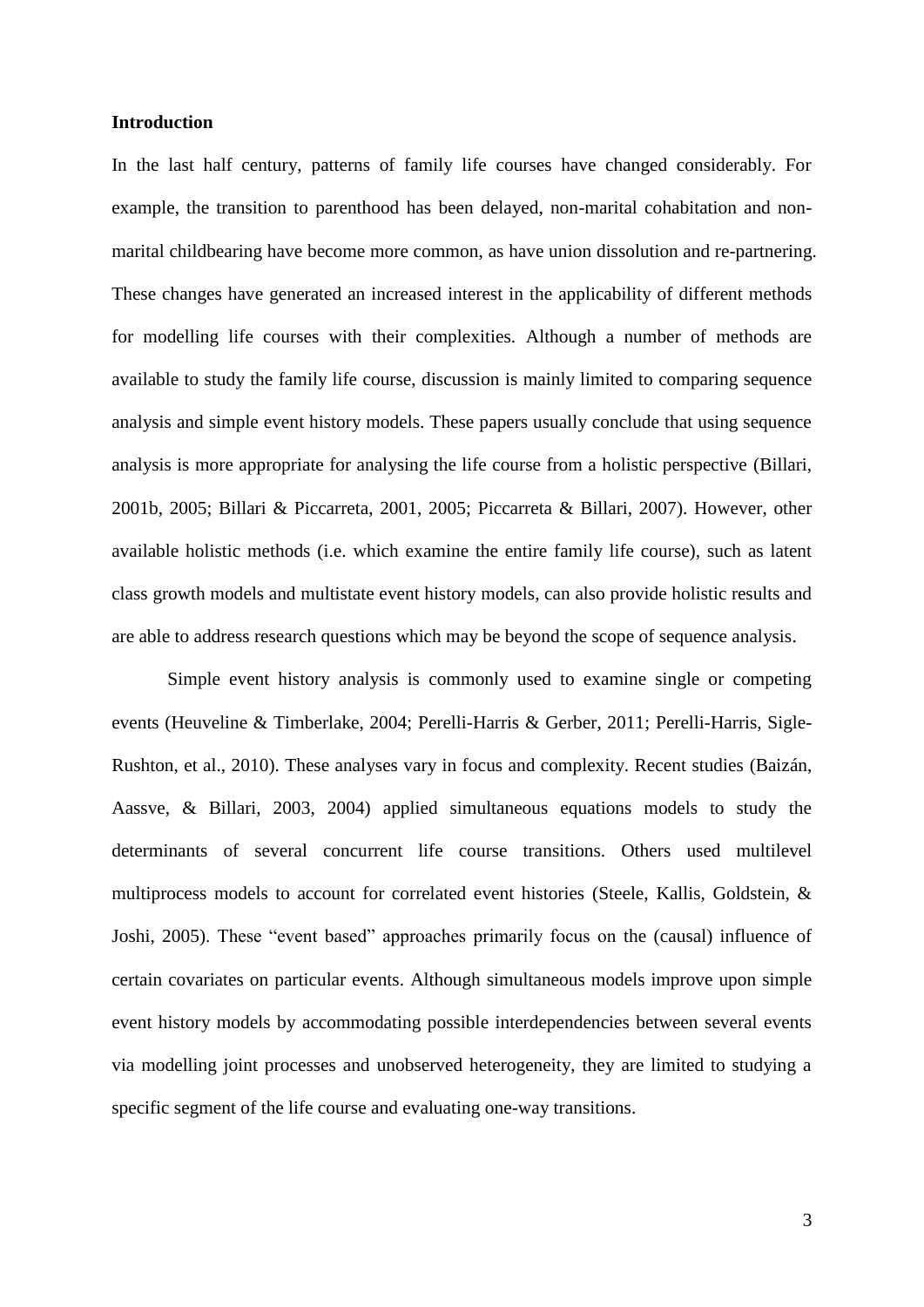Others have promoted the use of sequence analysis arguing that unlike event history models, this approach can examine the life course trajectory as a whole meaningful unit ("holistic approach") by looking for "ideal-types" of trajectories that categorise and describe different life course patterns [\(Billari, 2001a,](#page-29-7) [2001b,](#page-29-0) [2005;](#page-29-1) [Billari & Piccarreta, 2005;](#page-29-3) [Piccarreta & Billari, 2007\)](#page-30-0). It is also possible to assess how different covariates influence the probability of an individual to belong to one of these "ideal-types".

Despite the availability of promising techniques from other disciplines applicable to life course research, such as latent class growth models and multistate event history models, the existing literature is mainly limited to comparing the relative merits of event history analysis (EHA) and sequence analysis (SA) [\(Barban & Billari, 2012;](#page-29-8) [Billari, 2001a,](#page-29-7) [2005;](#page-29-1) [Billari & Piccarreta, 2005;](#page-29-3) [Piccarreta & Billari, 2007\)](#page-30-0) with the exception of [Barban and](#page-29-8)  [Billari \(2012\)](#page-29-8) who compared sequence analysis and latent transition analysis. Multistate event history models and latent class growth models, have only been recently used [\(Mikolai, 2013;](#page-29-9) [Perelli-Harris & Lyons-Amos, 2013\)](#page-30-4) for studying the family life course. These methods combine the properties of the event based and the holistic approaches by being capable of focusing on several events while accounting for their previous occurrences. In this paper, we restrict our attention to methods that examine a manifest outcome variable and we are not interested in latent transition models because such models have a substantially different focus.

The aim of this paper is twofold. First, sequence analysis, latent class growth models, and multistate event history models are compared and contrasted. Second, by applying these methods to a real life example (Norwegian women born between 1955 and 1964), the differences and similarities as well as the strengths and weaknesses of these approaches are emphasised. This example focuses on the role of education on changes in partnership status (i.e. being never partnered, transition to first cohabitation and first marriage, and the dissolution of a first cohabitation or a first marriage). This paper aims to tackle the following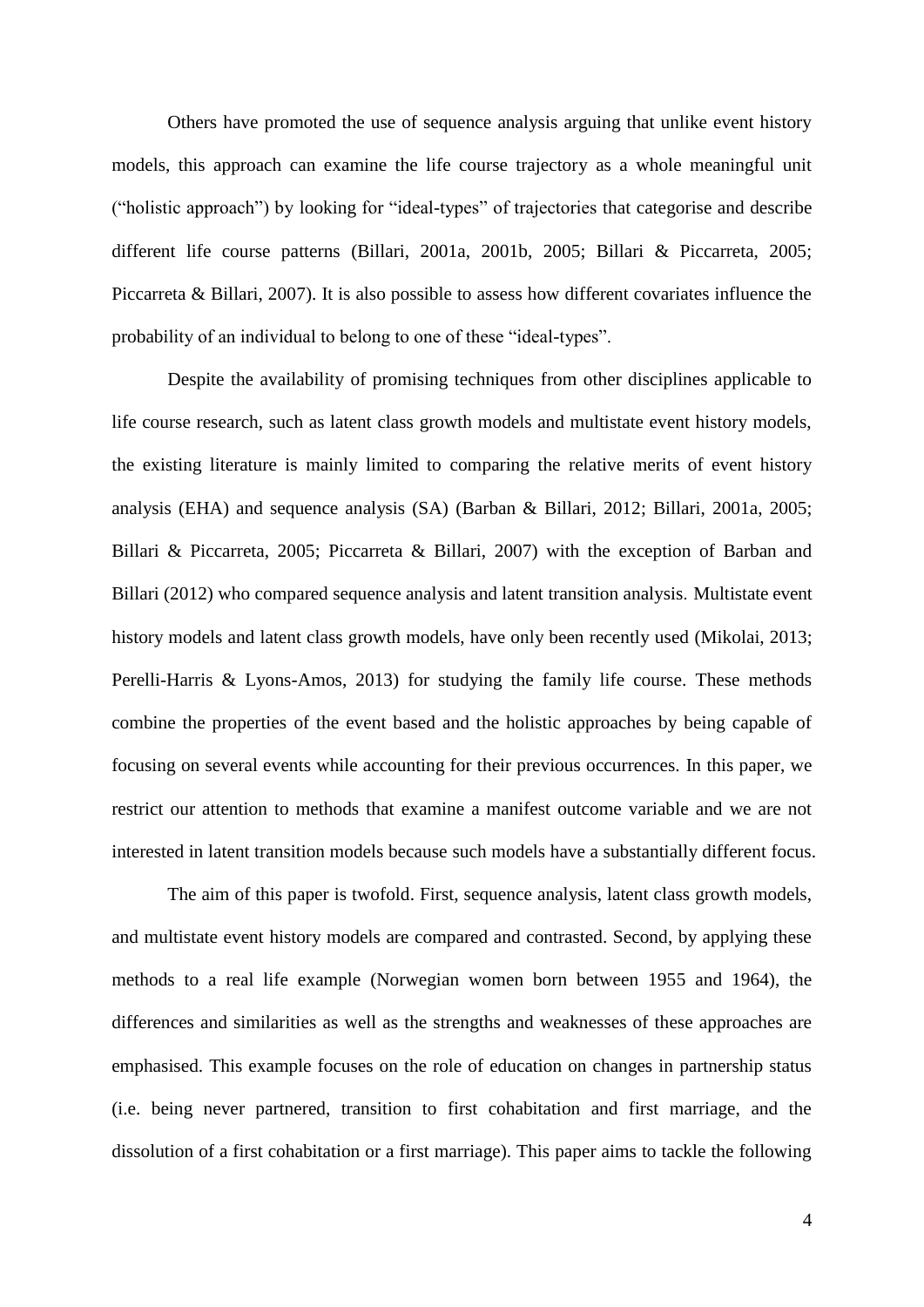questions, pertinent to life course research: How can sequence analysis, latent class growth models and multistate event history models be used for studying the influence of education on partnership transitions over the early family life course? What types of research questions can be answered using these methods? And are these methods applicable to the same problems to the same extent or is one of them better than the other and if so in which situation?

The following sections briefly describe each method and explain how they operate. This is followed by a description of the specific models that this paper studies. Results for each modelling technique with the interpretation of the result are presented, and then synthesised in the concluding section of the paper.

## **Sequence Analysis**

Sequence analysis (SA) represents each individual life course by a sequence (i.e. a character string, which indicates the order and duration of states that the individual occupied in each year). For example, the sequence SSSCCMMMM means that the respondent was single (S) for three years, cohabited (C) for two years, and was married (M) for four years. Due to the large possible number of combinations of states, usually not many individuals experience the exact same sequence. To reduce the number of sequences, Optimal Matching Analysis (OMA) is used. This approach was introduced to the social sciences by [Abbott \(1995\)](#page-29-10).

OMA reduces the number of possible sequences by identifying how similar pairs of sequences are. Similarity is defined in terms of the number, order, and duration of states within the sequences. The algorithm calculates the similarity or dissimilarity between two sequences by taking into account three possible operations: replacement (one state is replaced by another one), insertion (an additional state is added to the sequence), and deletion (a state is deleted from the sequence). The fewer operation of any kind is needed to turn one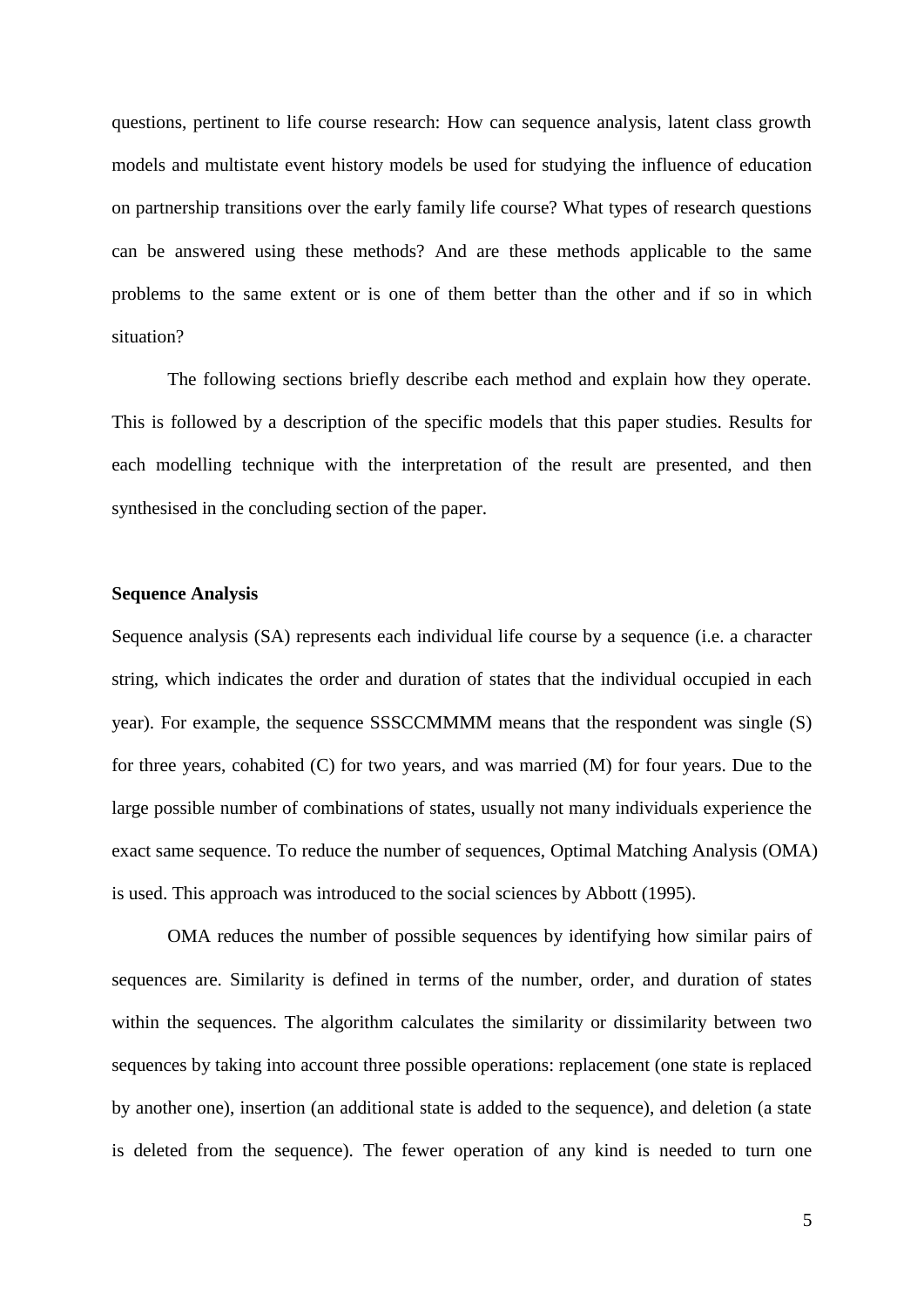sequence into the other, the more similar two sequences are while the more operation is needed, the more dissimilar they are. Furthermore, to each operation, a certain cost can be attached. Therefore, identifying the relative cost of all operations is critical to determining (dis)similarity between sequences. Unfortunately these require *a priori* definition by the researcher with little objective measure of the correct specification, and results can be highly sensitive to their specification [\(Brzinsky-Fay & Kohler, 2010\)](#page-29-11). In particular, the specification of higher insertion and deletion costs tends to reduce the number of substitutions and hence the estimated distance between differing sequences. The distance between two sequences is defined by the minimum costs of the operations that is necessary to transfer one sequence into the other [\(Abbott & Tsay, 2000\)](#page-29-12). The distances are recorded in a dissimilarity matrix.

Then, in order to find existing patterns in the data, cluster analysis is performed on this dissimilarity matrix. The aim of the cluster analysis is to minimise the chosen within cluster distance and maximise the between cluster distance. The researcher needs to specify the number of clusters to be extracted from the data either *a priori* (e.g. k-means clustering) or by using statistics based on the ratio of within/between cluster distances (Calinski– Harabasz pseudo-F index and Duda–Hart indices). Once the clusters are formed, they can be described with respect to the grouping variables. Comparison of sequences can also be based on the number of episode changes within once sequence, the length of the sequences, or the number of different events in a sequence [\(Brzinsky-Fay & Kohler, 2010\)](#page-29-11). Furthermore, the clusters can be used both as independent and dependent variables in further analyses (although the former approach has not been widely applied).

# **Latent Class Growth Models**

Latent Class Growth Models (LCGMs) are a form of growth curve models with the key assumption that individuals are drawn from different subpopulations (classes), and hence an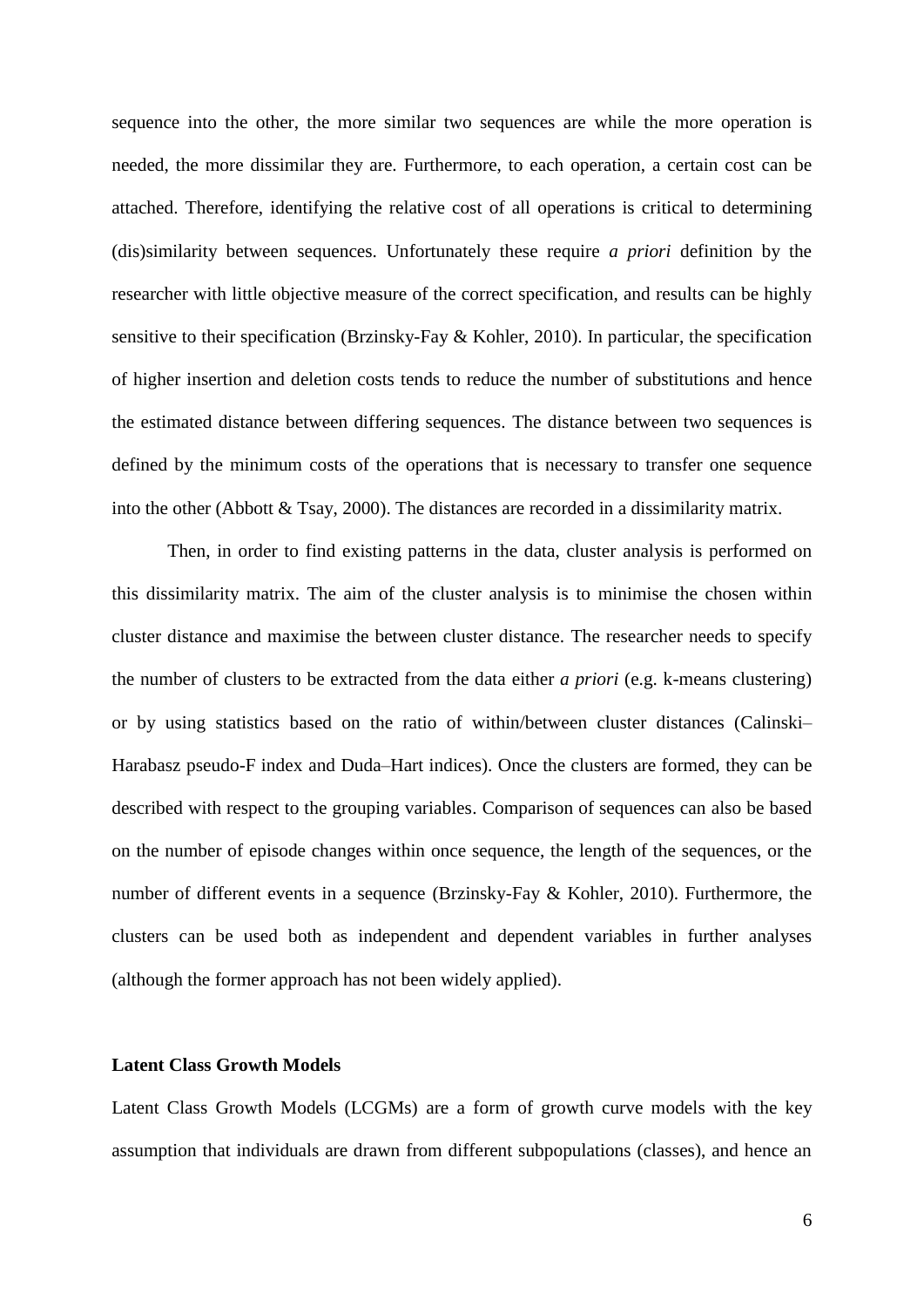overall population growth curve cannot adequately describe individual deviations, even with the additions of random effects. Similarly to SA, these models have an individual centred perspective meaning that they seek to identify relationships between individual response patterns and form groups based on these patterns [\(Jung & Wickrama, 2008\)](#page-29-13). Growth curves are typically formed by identifying a response variable for an individual across a number of time intervals (these need not be equally spaced). Changing expected values of this response are defined by a model including parameters for an intercept and slope. The intercept and slope parameters are typically allowed to vary based not only on observed covariates (e.g. education) but also on groupings extracted from response patterns (latent classes).

The growth equation is presented in Equation 1. We define 1…*J* classes, which are denoted by  $C_j$ . The response (in our application partnership state) is defined as the random variable *y*, with the growth curve for this variable defined by intercept  $(\alpha)$  and slope parameters  $(\beta)$  for time *t*. Since in this example *y* is nominal, it is transformed by a link function (e.g. logit). Note that all of these parameters can vary between classes. The shape of the growth curves can be altered by the inclusion of covariate information, in this case educational attainment. In this example the parameter  $\beta_3$  can alter the intercept according to the vector of dummy variables *educ* corresponding to educational level, and the slope similarly altered by  $\beta_4$ . Again all of these effects depend on the membership of class *j*. We note that this model can be extended to include individual level deviations from the overall population line (via a random effect) to form the more general Growth Mixture Model, although we were unable to include this in our current approach for computational reasons.

$$
f(y_{tj}) = \alpha + \beta_{1,j}t + \beta_{2,j}t^2 + \beta_{3,j}educ + \beta_{4,j}educ.t
$$

Eq. 1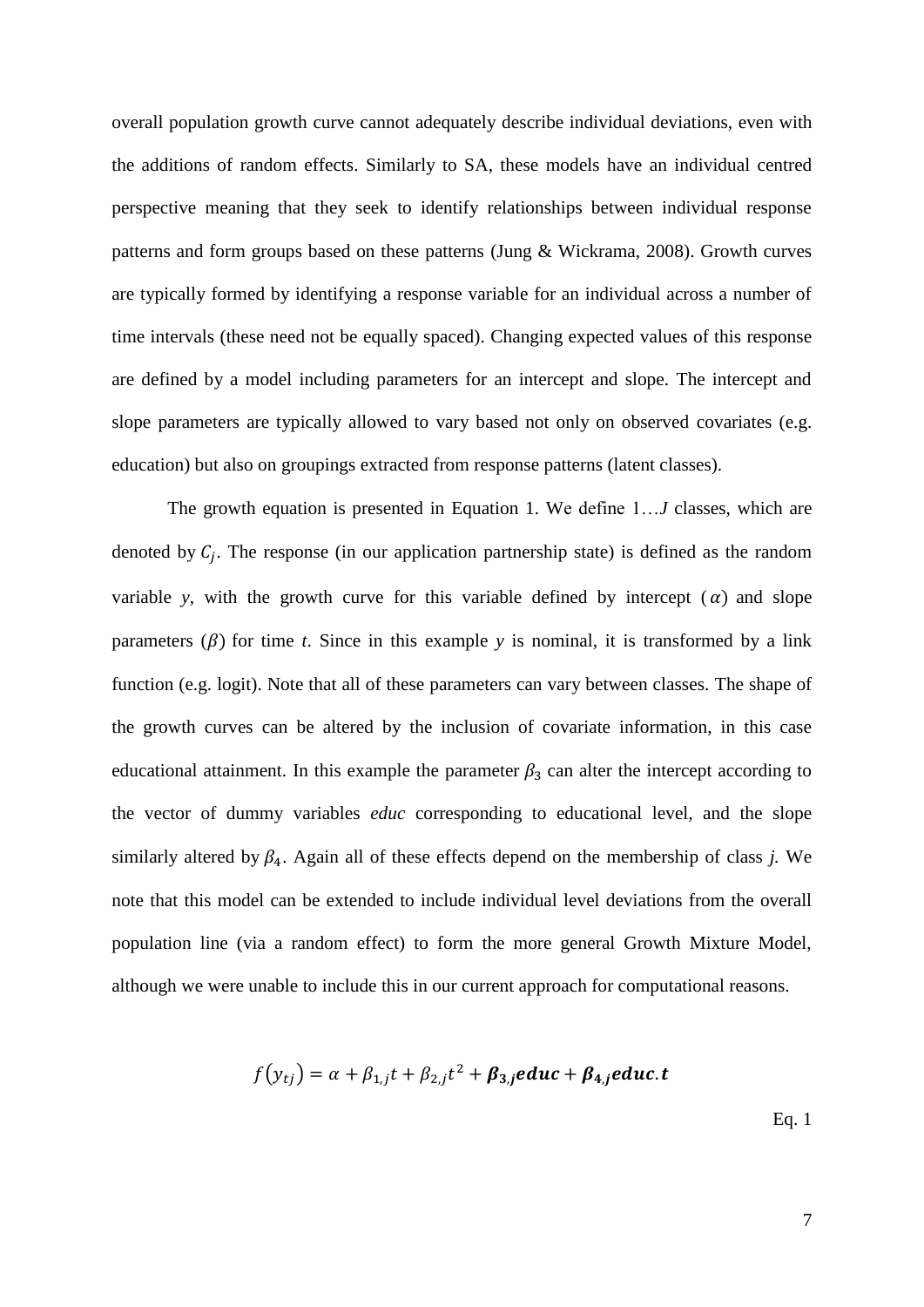As with other latent class analysis, membership of a particular class can be determined by covariate information. This is represented as the probability  $\pi^{j}$  which is defined as  $Pr(C_j = J)$ and can depend on covariate information (in this case a vector of dummy variables representing educational attainment) in the form of Equation 2.  $\gamma$  is a vector of coefficients and again  $f(\pi^j)$  is a link function, while.

$$
f(\pi^j) = \gamma.\,educ
$$

Eq. 2

To further facilitate interpretation, Figure 1 presents the conceptual model of LCGMs.

*Figure 1. Conceptual Representation of LCGM with Covariates Altering the Growth Trajectories*.

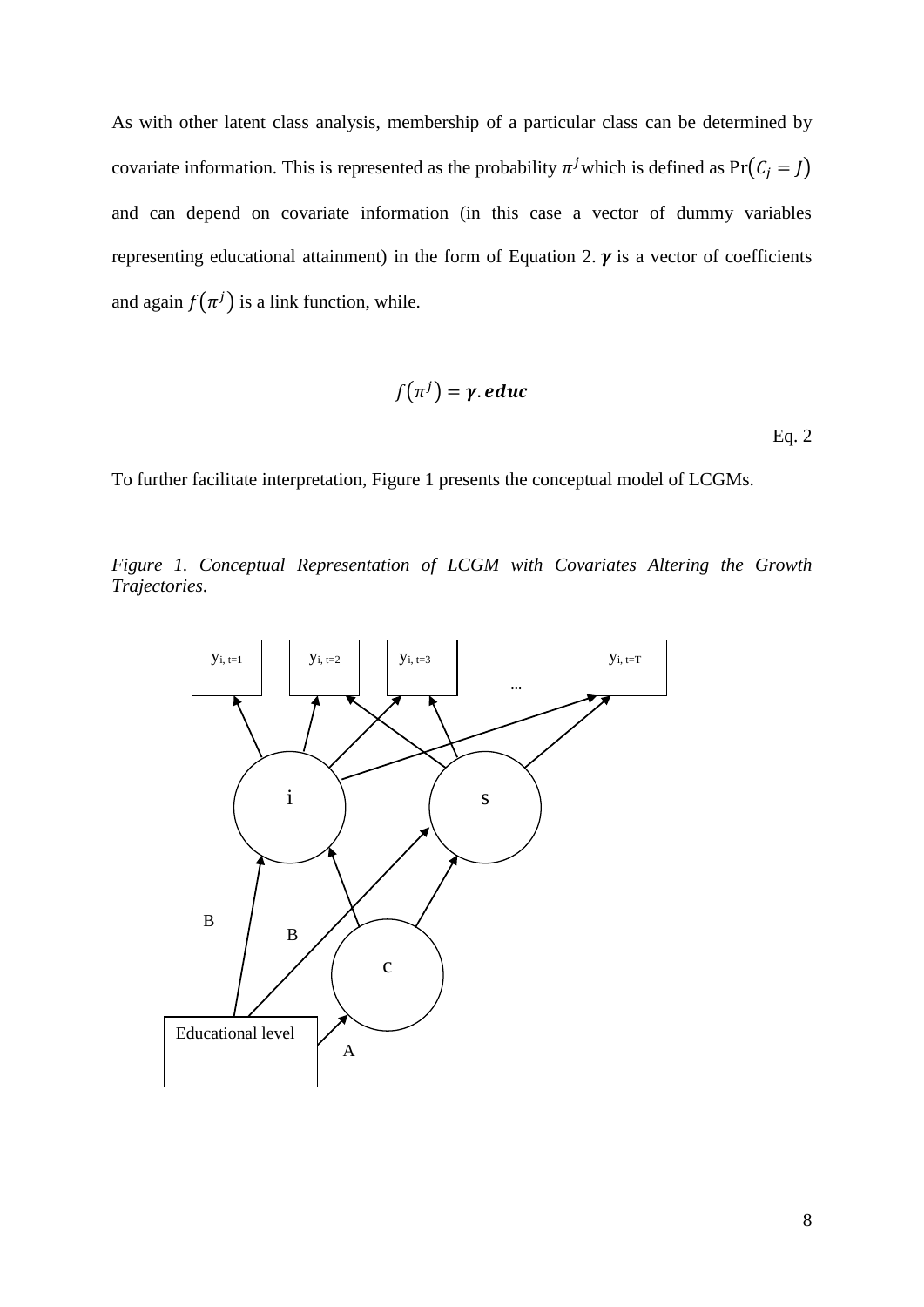The response variable *y* forms a growth curve, described by the intercept *i* and slope *s.* The intercept and slope can vary by class *c.* These variables are all latent variables (denoted by circles). LCGMs can incorporate covariate information in two ways. First, covariates can be used to predict membership of a certain class, accounting for the probability of class membership [\(Wang, Hendricks Brown, & Bandeen-Roche, 2005\)](#page-30-5). This is shown by line 'A' in Figure 1. This approach is comparable to sequence analysis. Where LCGMs have an advantage over SA is that it allows for covariates to alter the shape of trajectories (line 'B'). Specifically, the growth curve specified within each class is a function of covariate information and hence the trajectories will not only depend on class membership but also vary by education. An additional advantage of LCGMs is that a variety of fit statistics are available for deciding the optimal number of classes and can be validated via simulation since the estimates are model based. However, the different criteria and test statistics (such as AIC, BIC or Lo-Mendell-Rubin Likelihood Ratio Test) can lead to different and sometimes contradictory conclusions [\(Nylund, Asparouhav, & Muthen, 2007\)](#page-29-14).

### **Multistate Event History Models**

Multistate event history models differ from SA and LCGMs in that they do not aim to classify or group individuals. It is a variable centred approach where the main purpose is to establish statistical relationships between the independent variable(s) and several transitions. Multistate event history models are an extension of simple event history models; rather than examining one transition, this approach allows individuals to move among different states over time. These movements are assumed to be stochastic and are modelled by means of transition probabilities. Thus, multistate event history models allow for examining covariate effects on several transitions within the same model.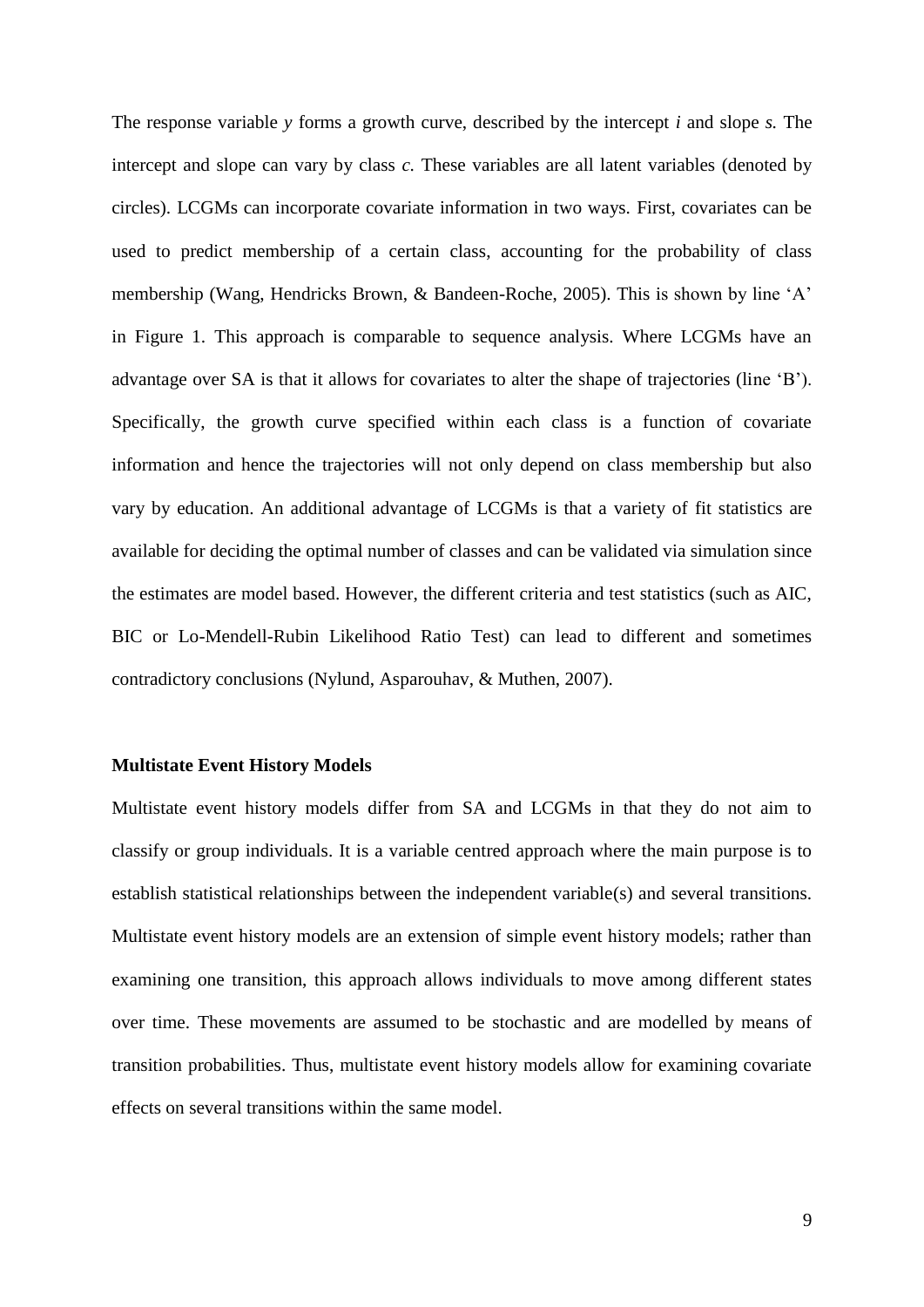*Figure 2. Multistate Event History Model.*



Another distinct advantage of this method is the possibility to include time-varying covariates and thereby examine how the influence of a variable of interest changes over the family life course. This cannot be done using simple event history models, SA or LCGMs. The original multistate model assumes the Markov property; that is that the present behaviour of an individual is enough to predict its future behaviour [\(Andersen & Keiding, 2002;](#page-29-15) [Hougaard,](#page-29-16)  [1999\)](#page-29-16). For example, it would assume that the transition probability from marriage to union dissolution is the same for all individuals irrespective of whether they have cohabited before marriage. As life course theory emphasises that earlier transitions play an important role in later transitions, this assumption is not realistic when taking a life course perspective. In order to be able to examine the partnership transitions in a dynamic way, the original Markov model can be extended. Figure 2 shows the multistate model estimated in this paper, where the following states are defined: never partnered (S), cohabitation (C), direct marriage (M), marriage that was preceded by cohabitation (CM), union dissolution (D) and re-partnering (R).

By defining the state 'CM', the model allows for differentiating between direct marriage and marriage that was preceded by cohabitation. Without defining such a state, the model would assume that the influence of education is the same on the transition to direct marriage and to marriage that was preceded by cohabitation. One disadvantage of multistate event history models is that as the number of states gets bigger and as individuals move along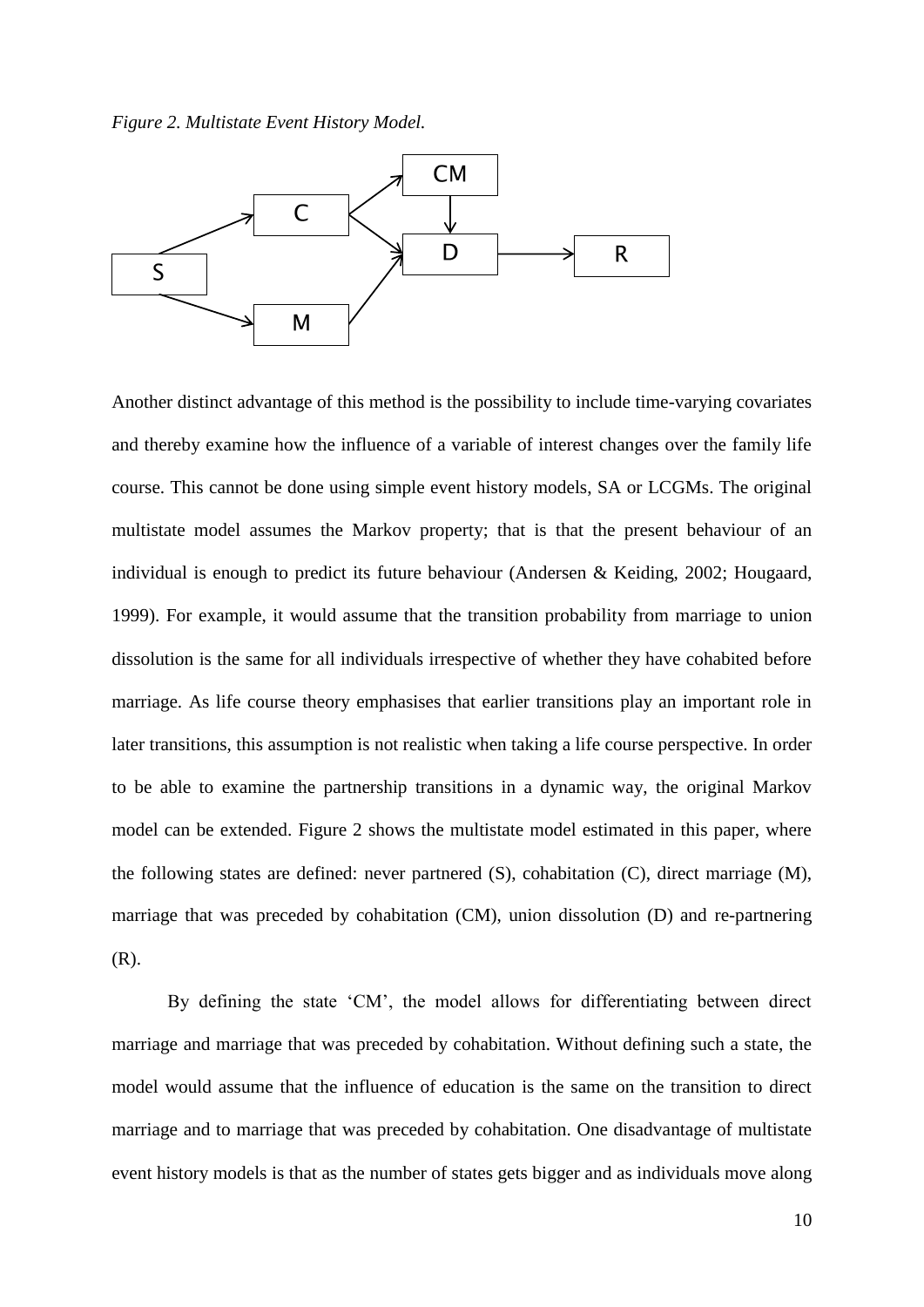the life course, one might end up with small cell sizes and thus, or unreliable estimates of the transition hazards.

The multistate event history model is estimated as a stratified continuous-time Cox model where each transition is represented by a different stratum [\(de Wreede, Fiocco, &](#page-29-17)  [Putter, 2011;](#page-29-17) [Putter, Fiocco, & Geskus, 2007;](#page-30-6) [Putter, van der Hage, de Bock, Elgalta, & van](#page-30-7)  [de Velde, 2006\)](#page-30-7). This means that we allow for each transition to have a separate baseline hazard. Covariates are incorporated as transition-specific covariates to allow for the effect of the covariates to differ across transitions. The transition hazard of individual  $k$  is given by:

$$
\lambda_{ij}(t|\mathbf{Z}) = \lambda_{ij,0}(t) \exp(\boldsymbol{\beta}^T \mathbf{Z}_{ij})
$$
  
Eq. 3

where *ij* indicates a transition from state *i* to state *j*,  $\lambda_{ij,0}(t)$  is the baseline hazard of this transition,  $Z$  is the vector of covariates at baseline and  $Z_{ij}$  is the vector of transition-specific covariates.

#### **Data**

**.** 

To illustrate the similarities and differences between sequence analysis, latent class growth models, and multistate event history models, a real-life application is presented. Using data from the first wave of the Norwegian Generations and Gender Survey<sup>3</sup> (GGS) from  $2007/2008$  (N = 14,881), we examine the influence of educational attainment on changes in partnership status of women born between 1955 and 1964.

 $3$  This paper used the version that is available in the Harmonized Histories (Perelli-Harris, Kreyenfeld,  $\&$ [Kubisch, 2010\)](#page-30-8).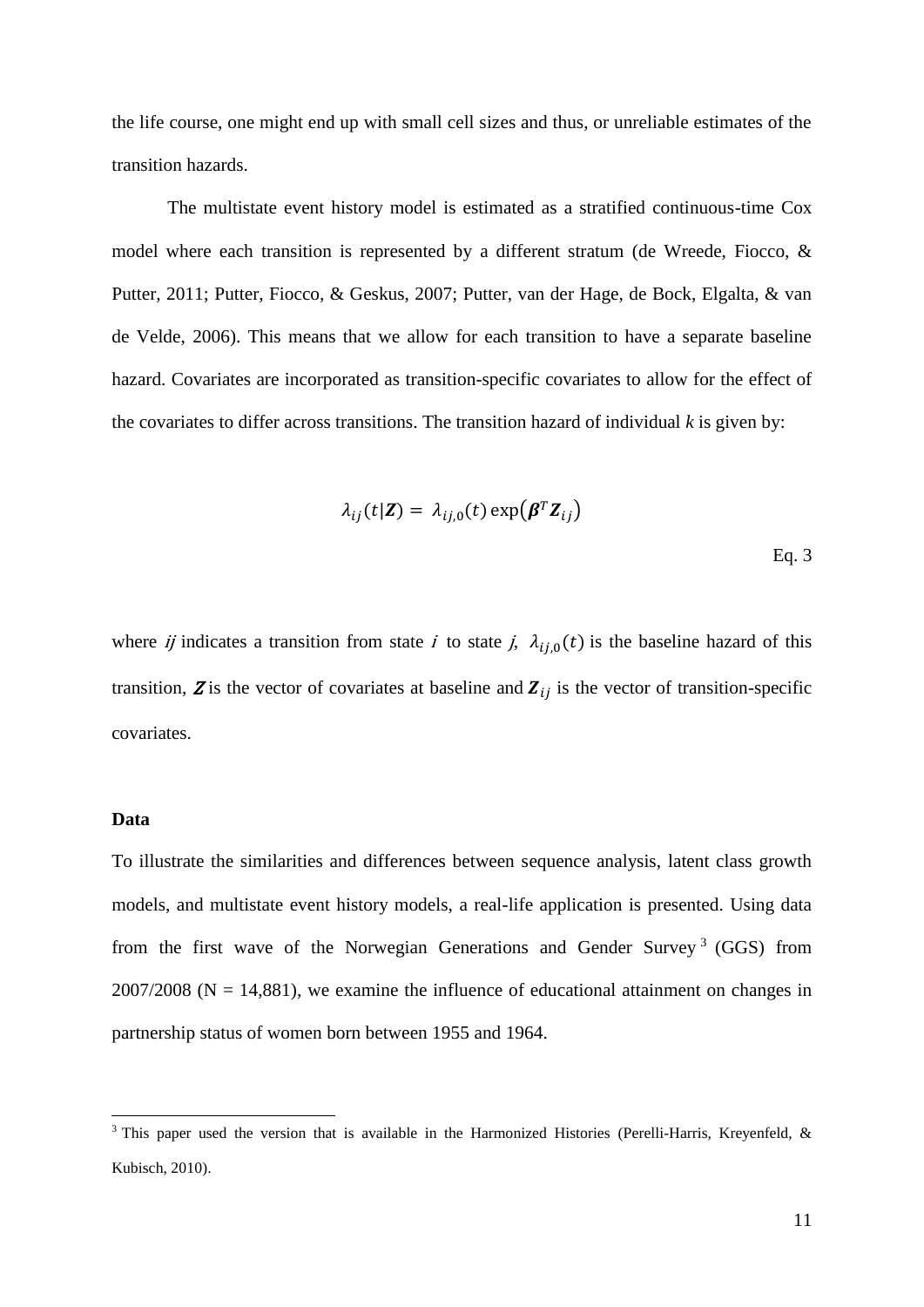The dataset includes extensive retrospective information on the start and end date (year and month) of up to five cohabitating and marital unions as well as union dissolutions. In the Norwegian GGS, cohabitation is defined as a co-residential relationship which lasted for at least three months. Partnership histories are reconstructed using this information. LCGMs and SA are fitted using yearly partnership information, while multistate event history models utilise monthly information.

Although the GGS provides cross-sectional weights, no longitudinal weights are available. As cross-sectional weights are only representative of the population structure in the year of the survey, the analyses presented in this paper do not incorporate weights.

## **Variables**

*Level of education*. In all three models, the highest level of education at the time of the survey is measured by a categorical variable with the following categories: low (ISCED 0, ISCED 1, and ISCED 2), medium (ISCED 3 and ISCED 4), and high education (ISCED 5 and ISECD 6). High education is used as a reference category in all three models. In the multistate event history models, education is measured as a time-varying variable which is created using information on the year and month of reaching the highest level of education. We assume continuous education from age 15 and that secondary education takes 4 years while high education takes 3 years on average. Missing information (7.9%) on the year and/or month of reaching the highest level of education was imputed using information on the median age of finishing education by educational level. In LCGMs and SA, education is time-constant and indicates the highest level of education at the time of the survey.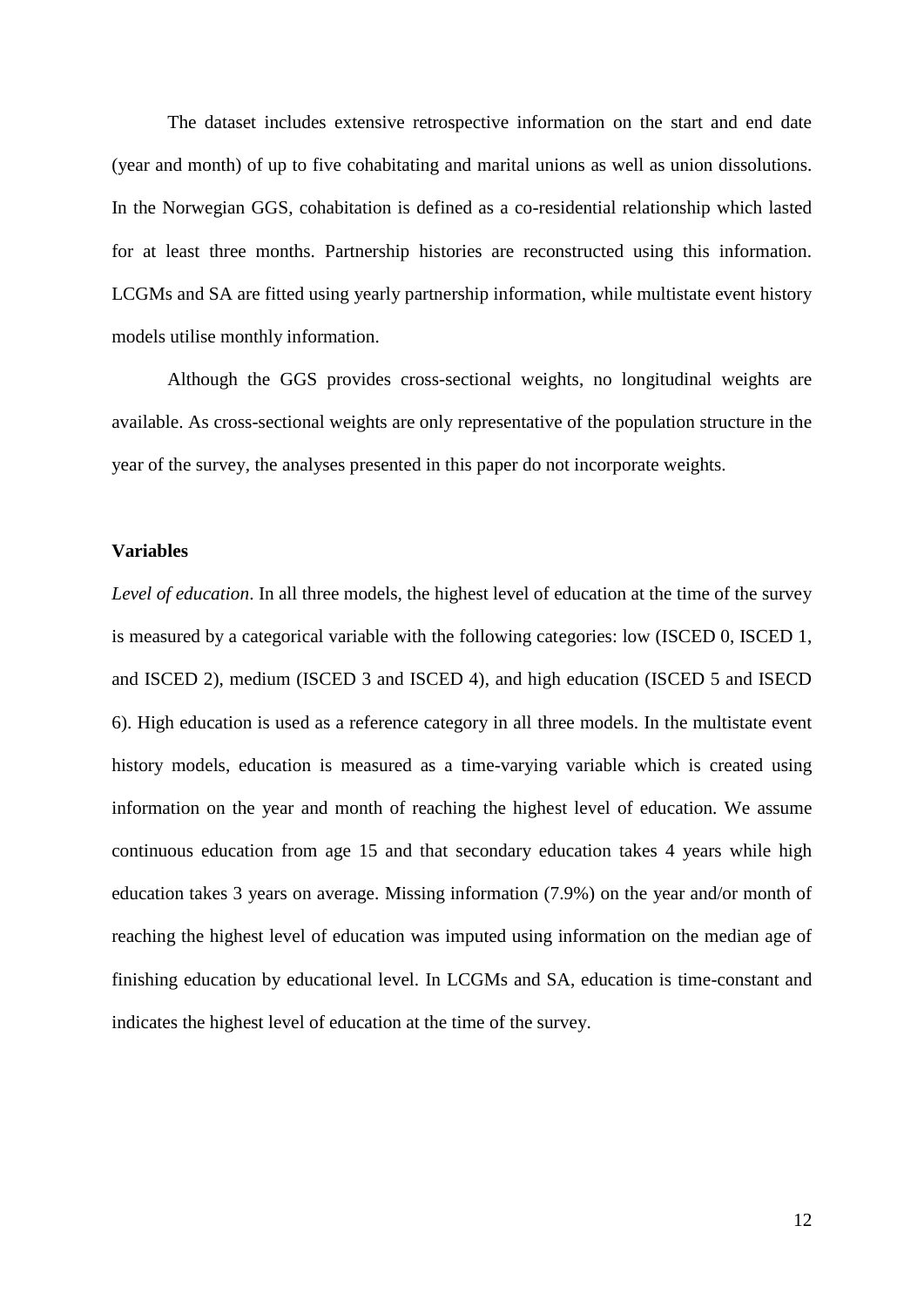*Educational enrolment* is measured by a time-varying categorical variable and indicates whether the respondent was enrolled or not (reference) in full-time education in the given month. This variable is used as a control variable only in the multistate event history models.

#### **Modelling Strategy**

This paper presents three sets of analyses. First, using sequence analysis, several groups are created based on women's yearly partnership trajectories between age 15 and 40. Women who have had similar family life experiences are expected to cluster into the same group. After performing OMA with equal costs assigned to insertion and deletion (in this instance 1), individuals are allocated to clusters based on Ward's distance. We assess the number of clusters based on two measures of average cluster linkage; the Calinski–Harabasz pseudo-F index (Calinski & Harabasz, 1974) and the Duda–Hart index (Duda & Hart, 1973). These statistics help us determine the optimal number of clusters by identifying the number of clusters which are the most distinct according to the distance matrix. Once the optimal number of clusters is established, cluster allocation is used as a response variable in a multinomial logistic regression. The models are estimated using the SQ-Ados ado for Stata 12 [\(Brzinsky-Fay, Kohler, & Luniak, 2006\)](#page-29-18).

Then, the analysis is repeated using LCGM. Latent class growth models extract a number of classes of partnership behaviour. The number of classes is decided using a variety of fit statistics, including AIC, BIC and Sample-Size adjusted BIC. A set of 2, 3, 4, and 5 class models are explored and, for all classes, the Lo-Mendell-Rubin-Likelihood Ratio Test (LMR-LRT) is performed. This test examines the improvement in model fit for a J class model compared to a J-1 class model. In case of a 2 class model, this test is equivalent to examining whether the Latent Class Growth Model performs better than a simple Latent Growth Model, which assumes that one growth curve is enough to describe women's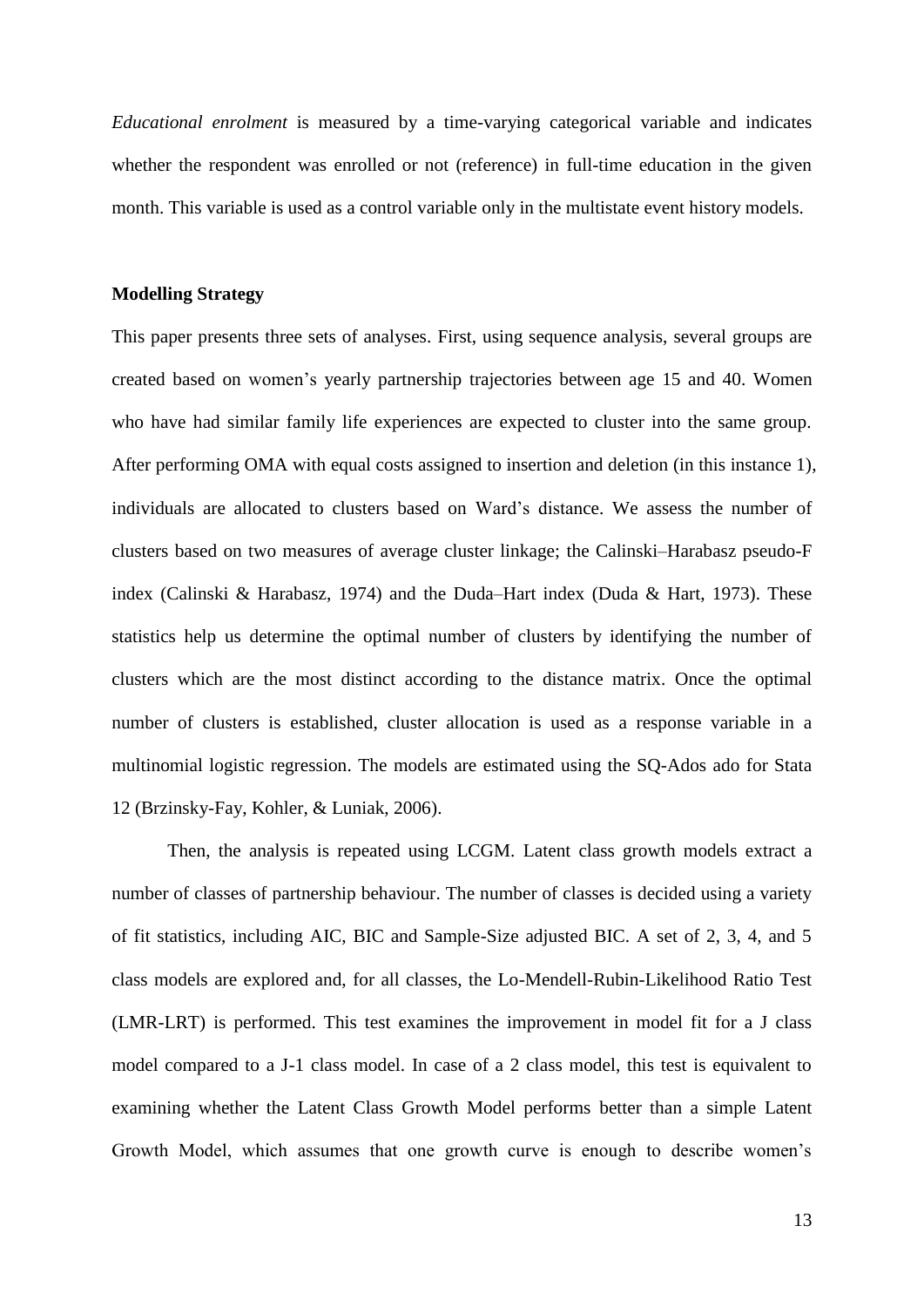partnership behaviours. We do not include the analogous Bootstrap Likelihood Ratio test due to excessive computational demands. The models are estimated in Mplus 6.2 for Linux, via the iridis-3 cluster computer provided by the University of Southampton. Note that we do not explore models with more than 5 classes. Due to the specification of partnership state as a nominal variable, the implementation of this model is not part of the main Mplus language. As a result, model estimation is computationally intense due to both the difficulty of the calculations required and the volume of data to be read (the datafile needs to be expanded to person-period format). Classes are formed from yearly partnership histories and include education as a predictor of class membership as well as a covariate that can alter the partnership trajectories. This is important as a significant effect of education on the growth trajectory can be regarded as critical evidence of the importance of education in the model and ignoring this association can distort the relationship between the observed variables and class [\(Jung & Wickrama, 2008\)](#page-29-13). To ensure convergence, the individual level variance is specified at zero around each growth curve (some classes have zero probabilities across the life course for some partnership states).

Last, we examine the influence of education on all examined partnership transitions using multistate event history analysis. The model is estimated as a continuous-time stratified Cox regression where each transition represents a stratum. To estimate this model, an augmented dataset needs to be used with one row per transition that the individual is at risk for. Women are observed from age 15, when they are never partnered until age 40, the time of the survey or the time when they experience re-partnering, whichever happens earlier ( $N =$ 7,704). As educational attainment is defined as a time-varying categorical variable, additional episode splitting is performed where an educational transition happened within an at-risk period. The models are estimated using the *mstate* package in R [\(de Wreede et al., 2011\)](#page-29-17).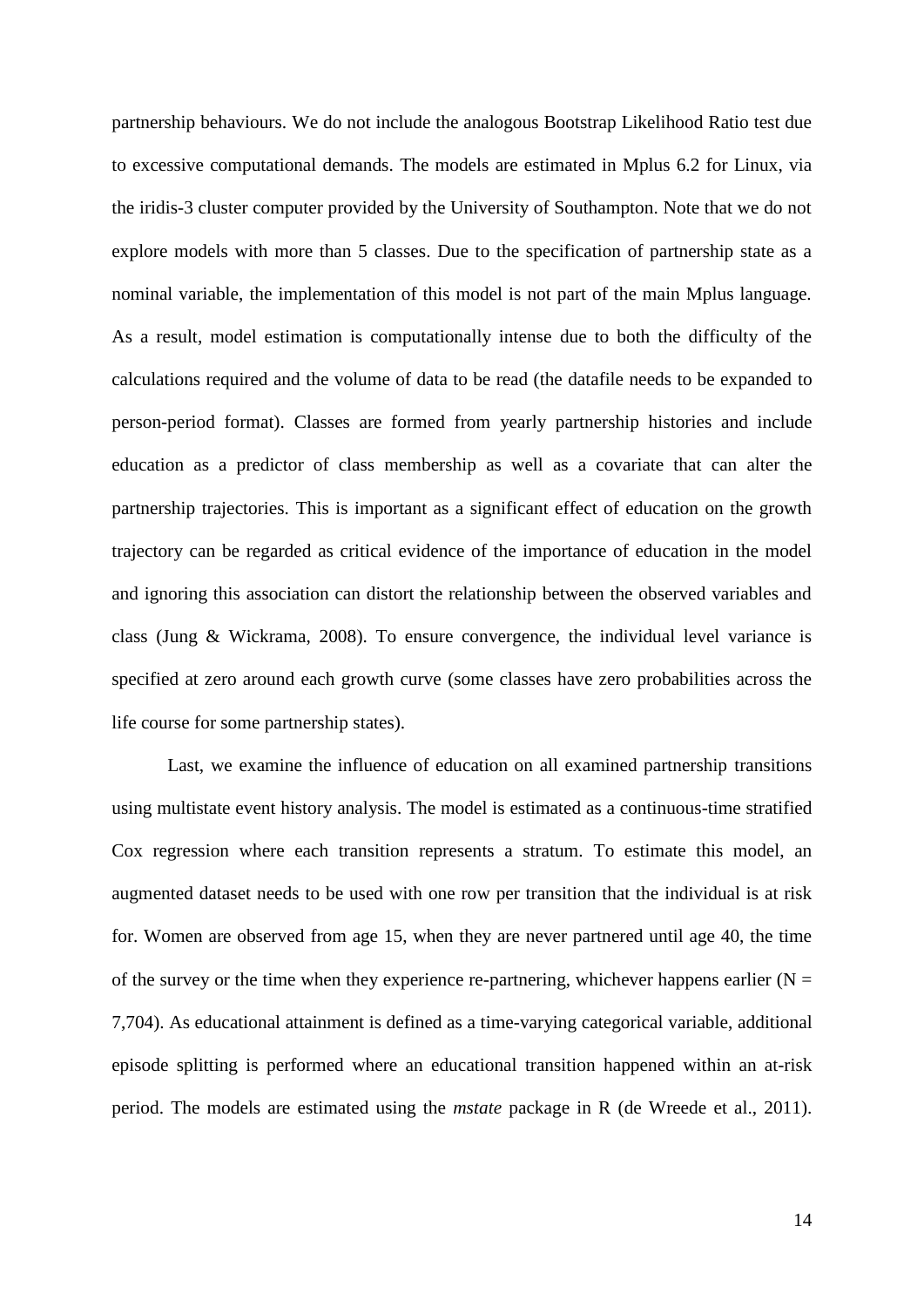These models allow us to estimate the influence of education on each transition within the same model and to compare the influence of education across transitions.

# **Results**

#### *Sequence Analysis*

Table 1 presents the Calinski–Harabasz and the Duda–Hart indices for 2 to 6 cluster models. On the Calinski–Harabasz and Duda–Hart indices, higher values indicate more distinct clustering, whereas for the related Duda–Hart Pseudo T-square measure, lower values are indicative of more distinct grouping. There is disagreement between these indices as to the optimal number of clusters; the Calinski–Harabasz index indicates a 3 cluster solution to be optimal, while the Duda-Hart indices indicate that both a 3 and a 4 cluster solution would be plausible. As both sets of indices show that a 3 cluster solution is plausible, we proceed with a 3 cluster model.

| Number of Clusters | Calinski-Harabasz | Duda-Hart indices |                 |
|--------------------|-------------------|-------------------|-----------------|
| (k)                | Pseudo-F          |                   |                 |
|                    |                   | Je(2)/Je(1)       | Pseudo T-square |
| $\overline{2}$     | 97.80             | 0.493             | 311.78          |
| 3                  | 210.60            | 0.9719            | 5.81            |
| $\overline{4}$     | 144.42            | 0.9921            | 1.07            |
| 5                  | 108.67            | 0.742             | 80.86           |
| 6                  | 116.24            | 0.504             | 98.56           |

*Table 1. Calinski–Harabasz and Duda–Hart Indices for k Cluster Specifications.*

*Note: Numbers in boldface indicate the best fit for the given index. Numbers in italics indicate additional* 

*plausible values.*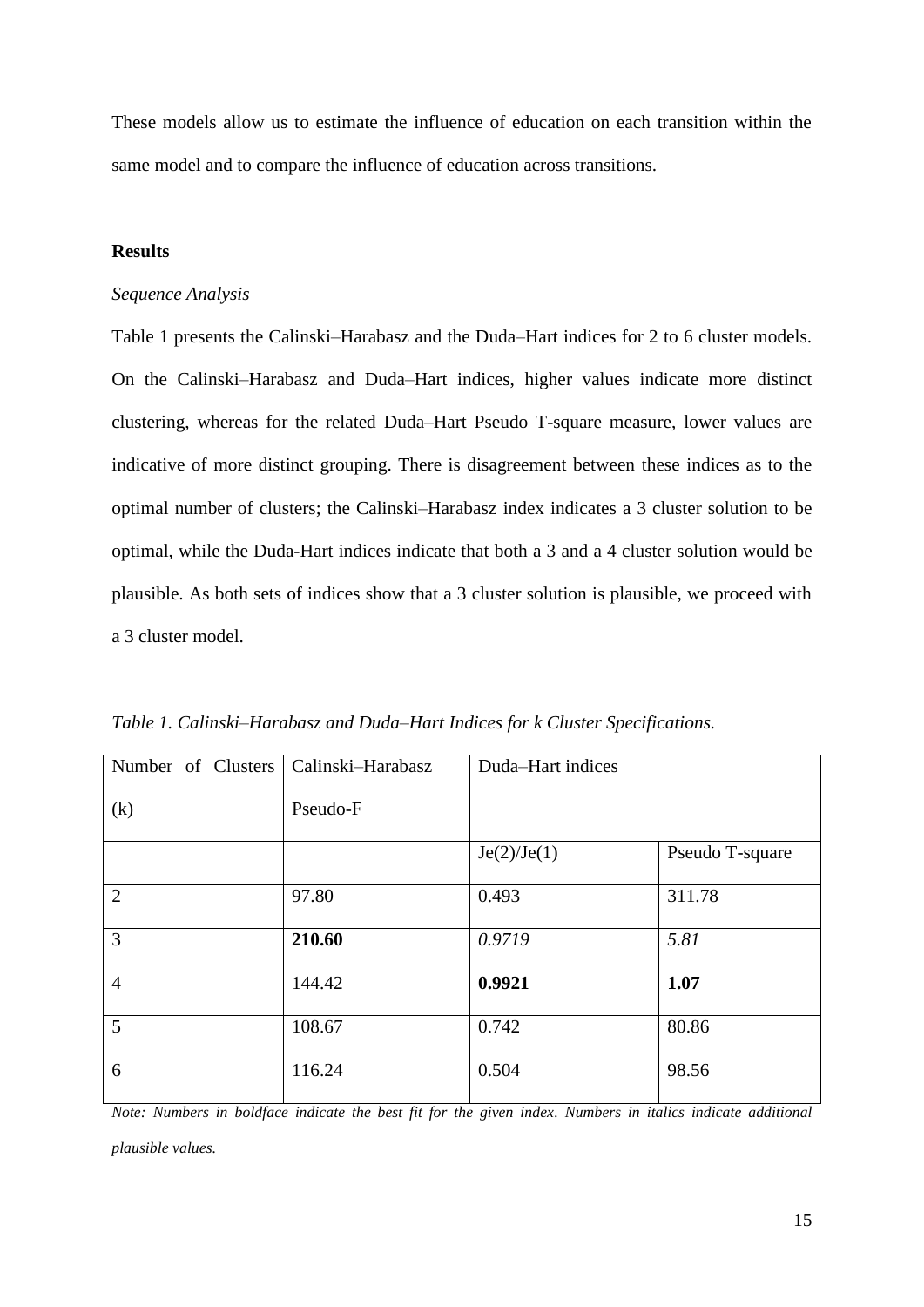Figure 3 depicts the results of cluster analysis. The first cluster (Figure 3, panel a) is characterised by relatively late partnership formation, where the first partnership is typically cohabitation most of which translates into marriage and only some ends with union dissolution. Additionally, some women enter marriage directly. Therefore, this cluster is titled '*late, varied partnerships*'. Women who belong to the second cluster form first partnerships at a relatively young age (Figure 3, panel b). Most of these partnerships are long term cohabitation with relatively high union instability. Therefore, this group is referred to as the '*cohabitation'* cluster. The third cluster (Figure 3, panel c) is mainly characterised by early and direct marriage. Unions which start as cohabiting partnerships later translate into marriage, and most of these partnerships are stable. This cluster is, thus, named the '*(direct) marriage*' cluster.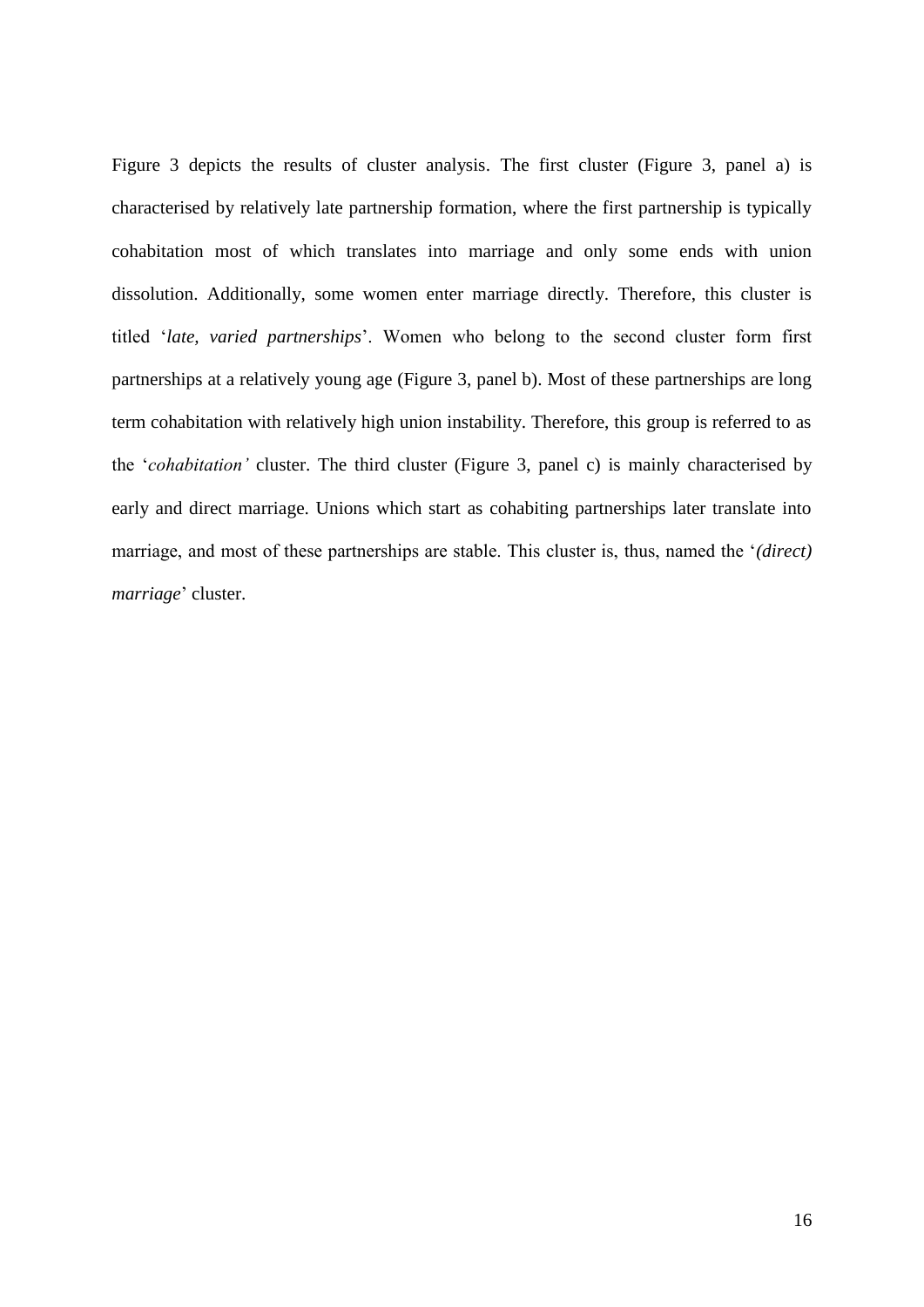*Figure 3. Results of Sequence Analysis.*



b) Cluster 2: Cohabitation (20.7%)



c) Cluster 3: (Direct) marriage (61.9%)

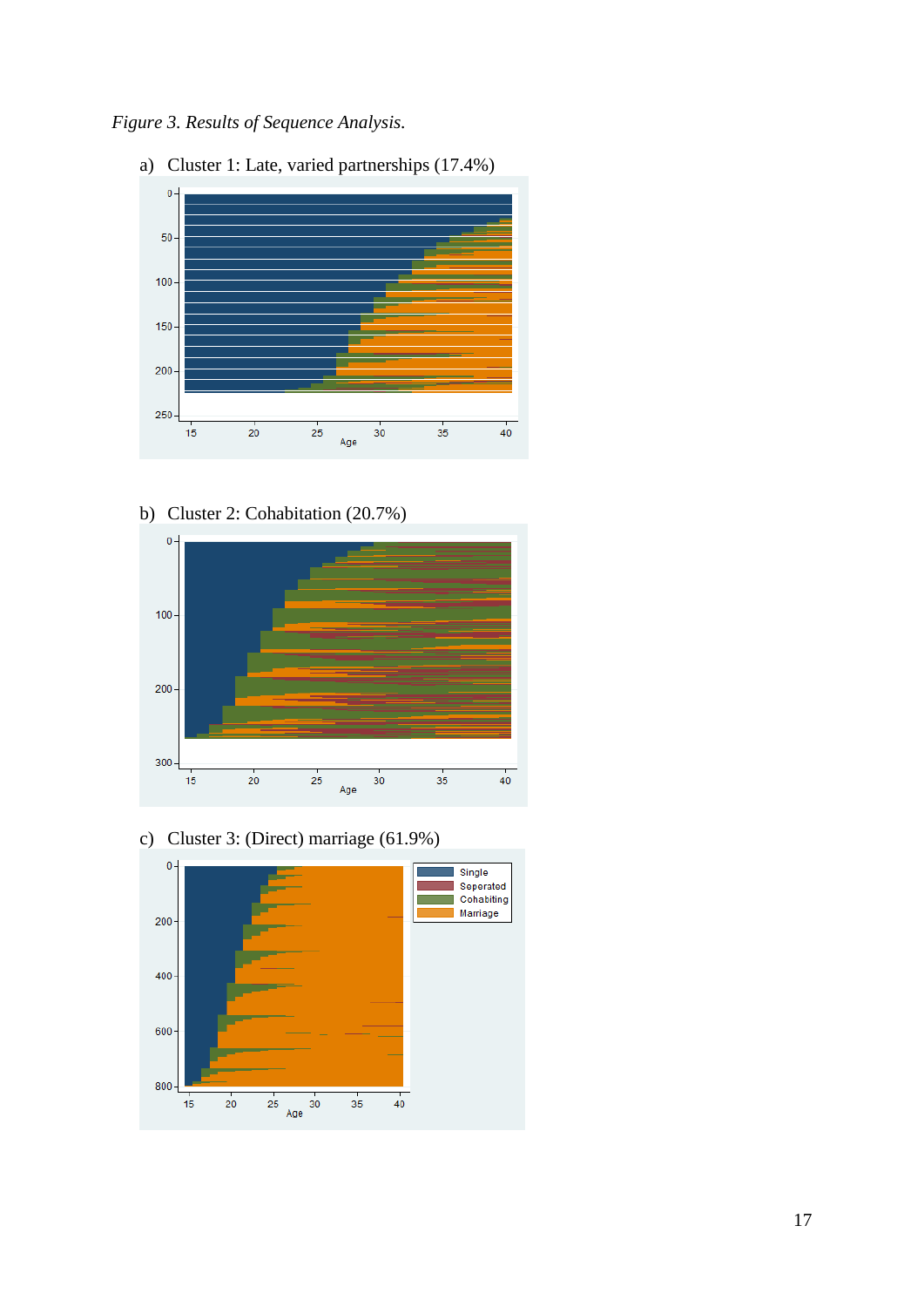After having identified these three clusters, we apply multinomial logistic regression to assess how educational attainment influences the odds of women to belong to one of these three clusters (Table 2). To facilitate the interpretation of the relative risk ratios, predicted probabilities are calculated (Figure 4). The results show that more educated women have a higher probability to belong to the first cluster (late and varied partnerships) than lower educated women. Moreover, low educated women are more likely to belong to the cohabitation cluster (cluster 2) than medium or high educated women. Finally, there are no significant differences by education in the probability of belonging to the direct marriage cluster (cluster 3).

*Table 2. Results of the Multinomial Logistic Regression, Regression Coefficients (with Standard Errors).*

|                                                 | Membership of cluster 1 vs cluster 3 |                | Membership of cluster 2 vs cluster 3 |                |
|-------------------------------------------------|--------------------------------------|----------------|--------------------------------------|----------------|
|                                                 | Coef.                                | S.E.           | Coef.                                | S.E.           |
| <b>Education</b><br>High (ref)<br>Medium<br>Low | $-0.264$<br>$-0.212$                 | 0.041<br>0.033 | 0.149<br>0.085                       | 0.037<br>0.032 |
| <b>Intercept</b>                                | $-1.133$                             |                | $-1.165$                             |                |

*Note:*  $* p \lt .05. \cdot * p \lt .01. \cdot * p \lt .001. \cdot p \lt 0.1$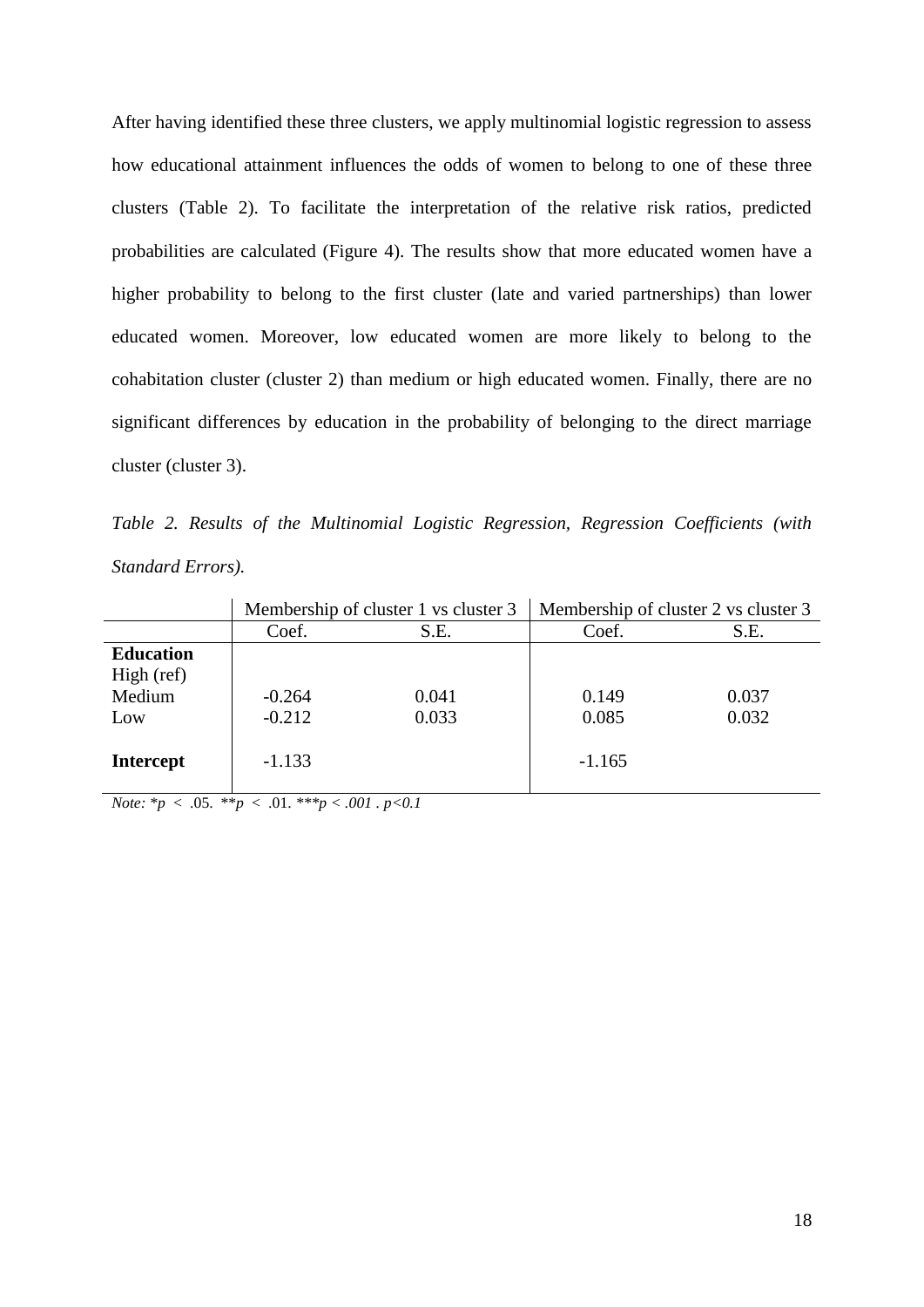

# *Figure 4. Predicted Probabilities of Cluster Membership by Educational Level.*



c) Cluster 3: (Direct) marriage



*Note: Change of scale in case of cluster 3 for visual clarity.*

## *Latent Class Growth Models*

Table 3 presents the fit statistics for 2, 3, 4 and 5 class models. The LMR-LRT p-value indicates that the 2 class model is an improvement over a 1 class model, justifying the LCGM approach. All fit statistics indicate improving model fit with the addition of higher order classes. From the examined models, the 5 class model demonstrated the best model fit based on AIC, BIC and Sample Size BIC (SSBIC) statistics. We note that the LMR-LRT indicates that a 4 class model is adequate, but select a 5 class model since this is the optimal number of classes for a greater number of fit statistics.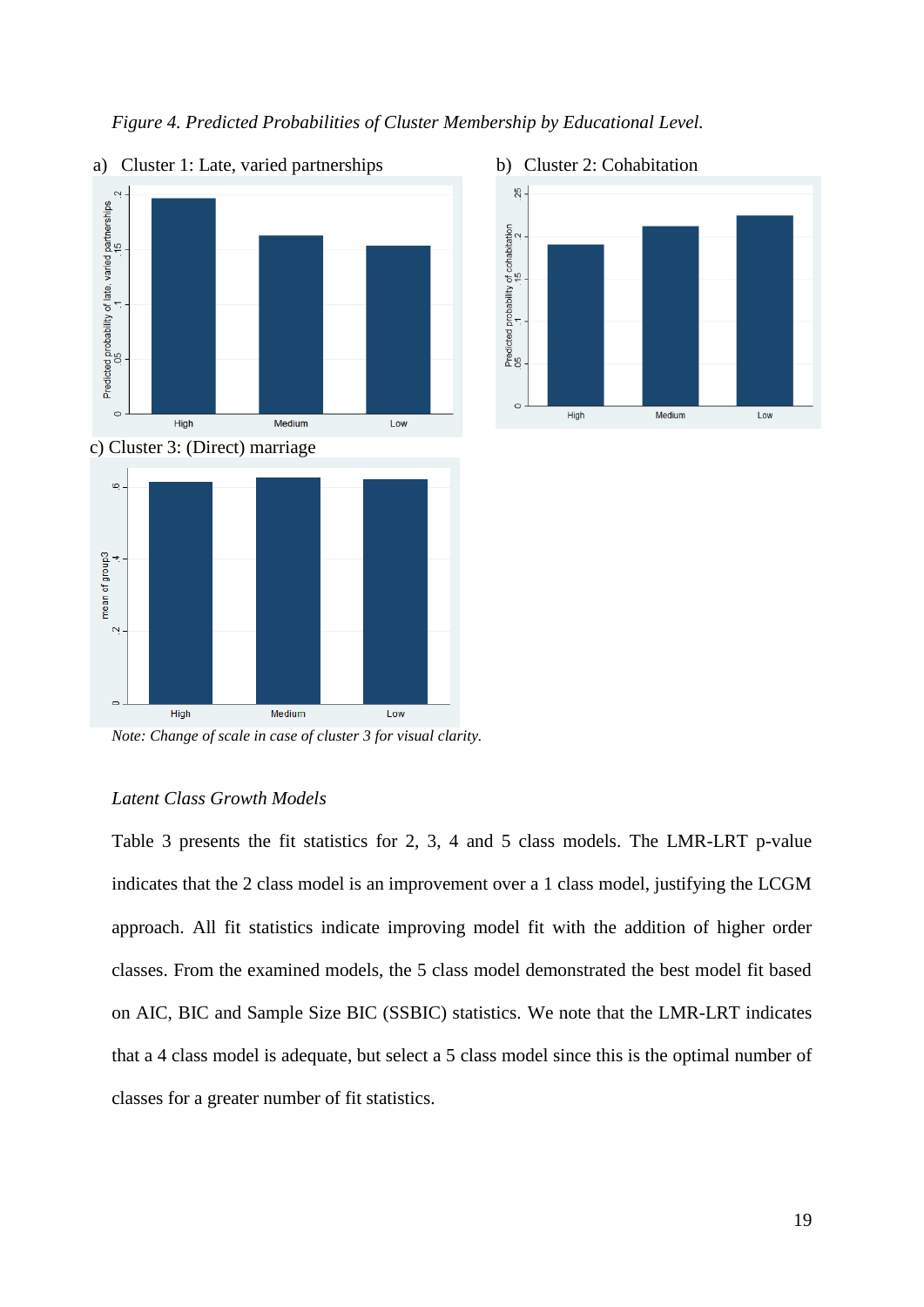| of<br>Number   | AIC        | <b>BIC</b> | <b>SSBIC</b> | <b>LMR-LRT</b><br>$(p-$ |
|----------------|------------|------------|--------------|-------------------------|
| classes $(J)$  |            |            |              | value)                  |
| $\overline{2}$ | 138352.929 | 138731.851 | 138588.841   | 0.0000                  |
| 3              | 132500.352 | 133081.366 | 132862.085   | 0.0159                  |
| $\overline{4}$ | 129273.584 | 130056.690 | 129761.137   | 0.0210                  |
| 5              | 126725.499 | 127710.697 | 127338.871   | 0.1736                  |

*Table 3. Fit Statistics for 2, 3, 4 and 5 Class Models.*

*Note: Numbers in boldface indicate the best fit based on the given statistic.*

The extracted classes are presented in Figure 5 for highly educated women. The classes are similar for low and medium educated women and the educational differences between the classes will be discussed after the description of each class. Class 1 captures early and varied partnership forms, with a rise in the probability of both cohabitation and marriage. The probability of a marriage peaks around the age of 28, and declines thereafter. The probability of cohabitation rises, plateauing at age 22, before increasing again from age 31 onwards.

Class 2 is characterised by early cohabitation, which translates to marriage only in later ages. In this class, the probability of cohabitation increases peaking at 90% at age 29. Thereafter, cohabitation is translated to marriage; the probability of which reaches 30% by age 40. There is some evidence of separation, but this consistently remains around or below 10%.

Class 3 broadly follows a traditional pattern: early and direct marriage. The probability of marriage increases rapidly and by age 25 all women are already married in this class. It is important to note that in this class, marriage is preceded by cohabitation for some women, as indicated by the small peak in cohabitation around age 20. The unions formed are, again, stable, with virtually no separation.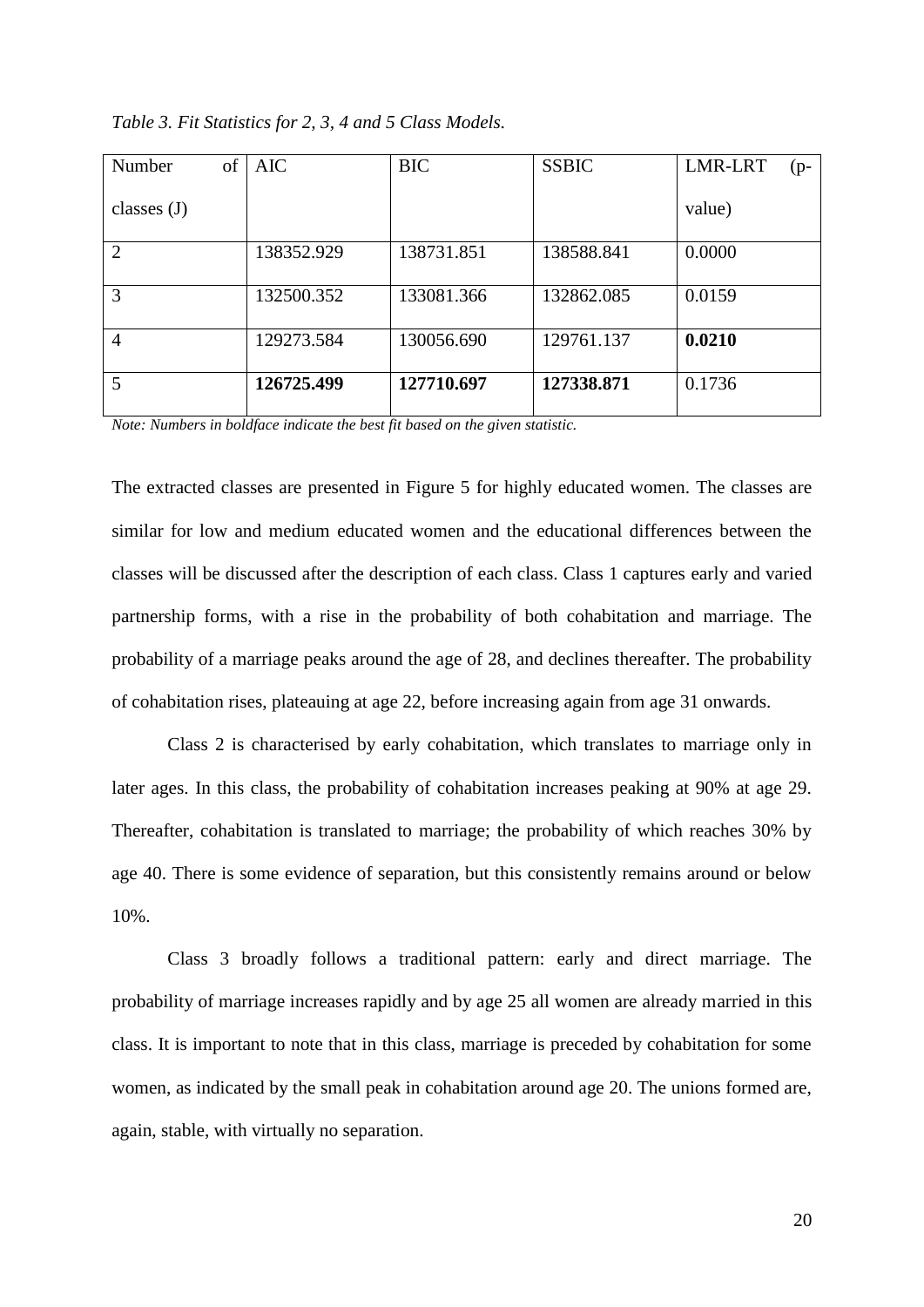Class 4 represents the most 'modern' partnership form. There is a considerably high incidence of cohabitation before marriage, with a peak at age 25, when the probability of cohabiting is roughly 50%. Thereafter, many unions are translated into marriage, the probability of which peaks at age 31. There is some evidence of union dissolution in this class, with the probability of separation amounting to as much as 5%.

Class 5 captures a more complex pattern of late partnerships. The probability of being single does not decline until after age 25 and it never falls below 20%. After age 25, union forms are varied; both the probability of cohabitation and marriage rise to around 40% at ages 32 and 37, respectively. Finally, there is some incidence of union instability in this class at later ages.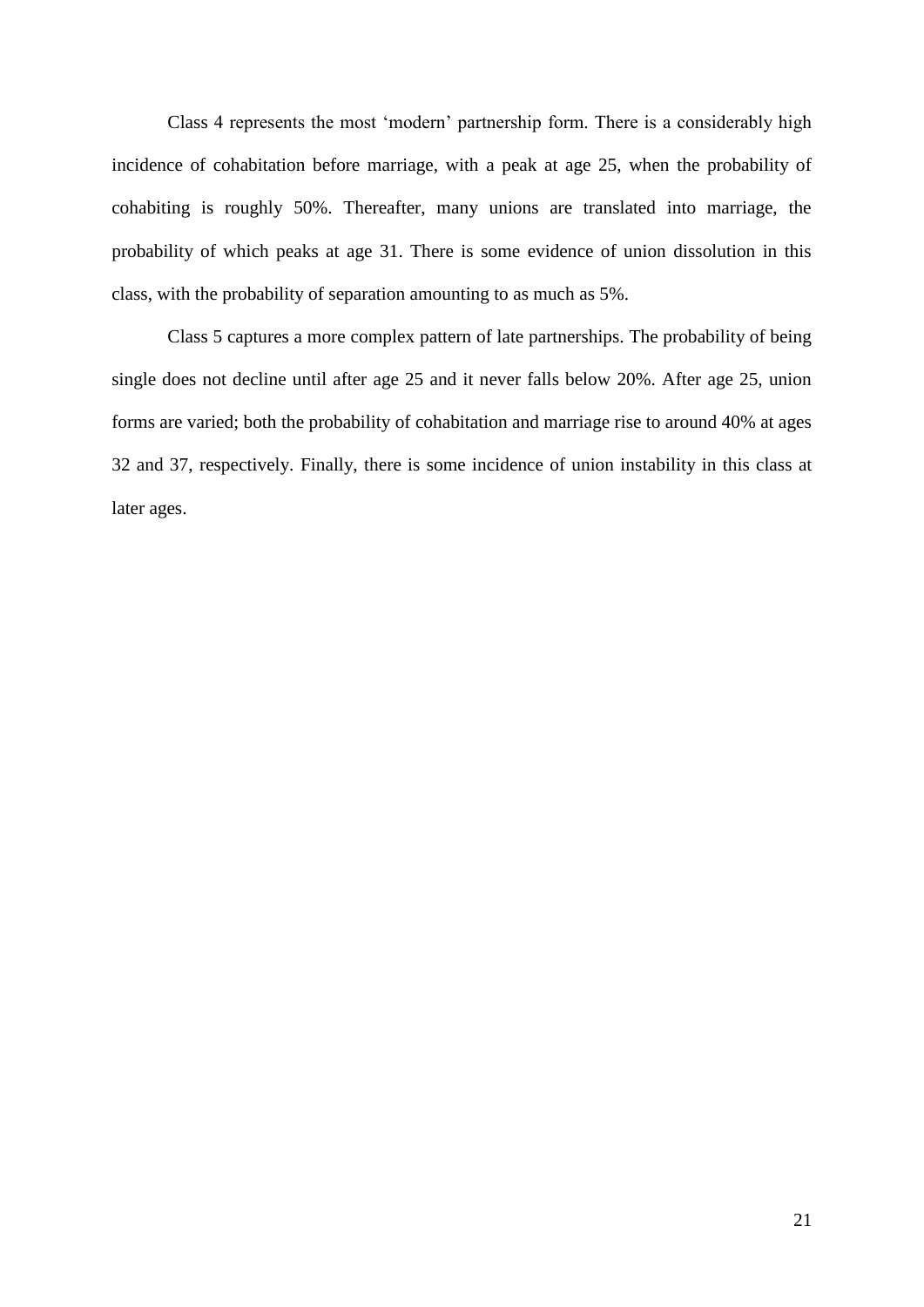

# *Figure 5. Results of the 5 Class Latent Class Growth Models for Highly Educated Women.*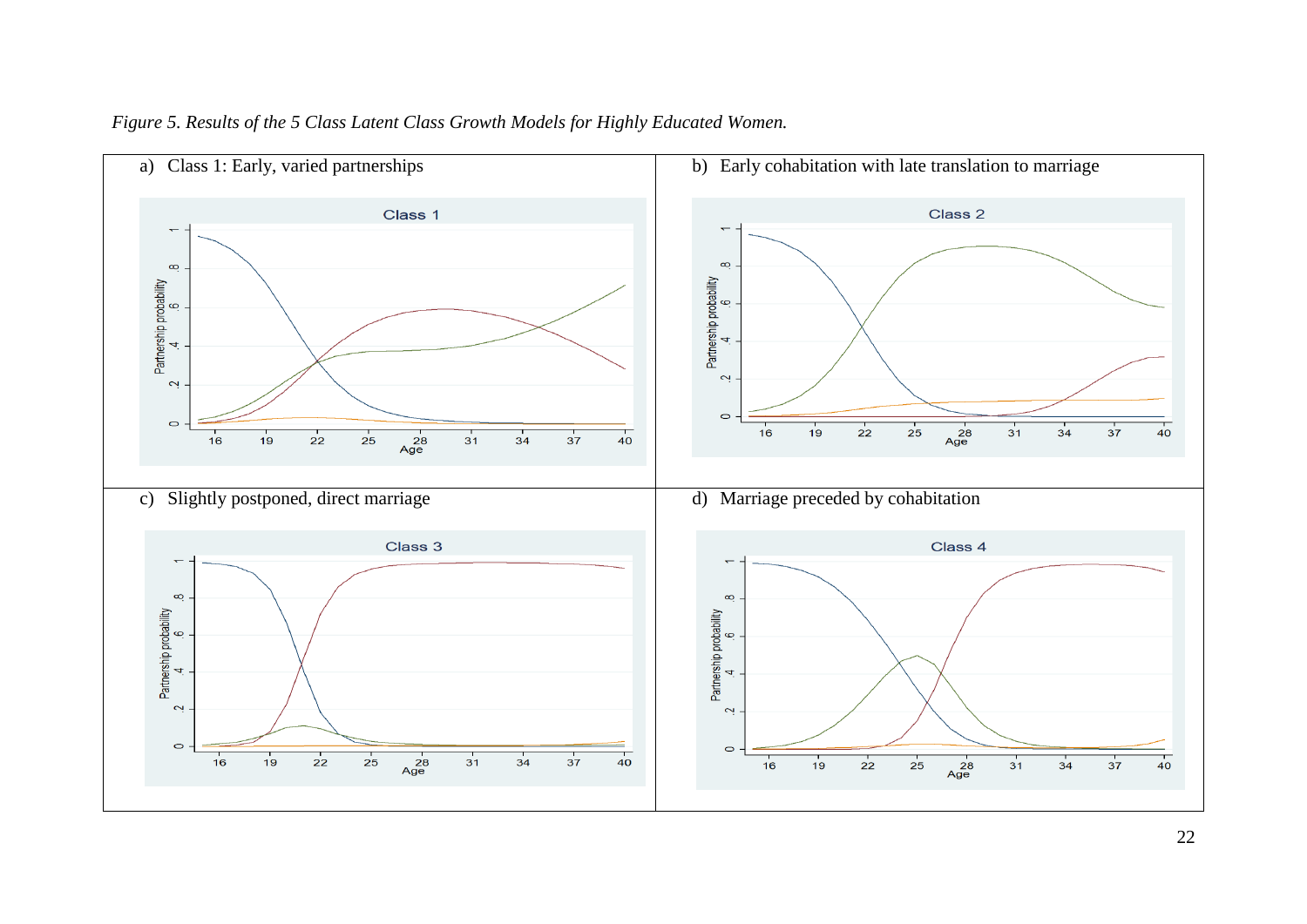e) Class 5: Late and heterogeneous partnership forms.



The predicted probabilities of class membership are presented in Table 4. This table indicates that the modal class for women with low education is class 3 (slightly postponed, direct marriage). This class is dominant, with no other class having a probability of above 0.15. Among women with medium and higher education, class 1 (early, varied partnerships) is the modal class, although the probability of membership of class 4 (marriage preceded by cohabitation) is also larger than that of the other classes. This indicates generally more complex relationship patterns among women with higher educational attainment, with some evidence of partnership postponement.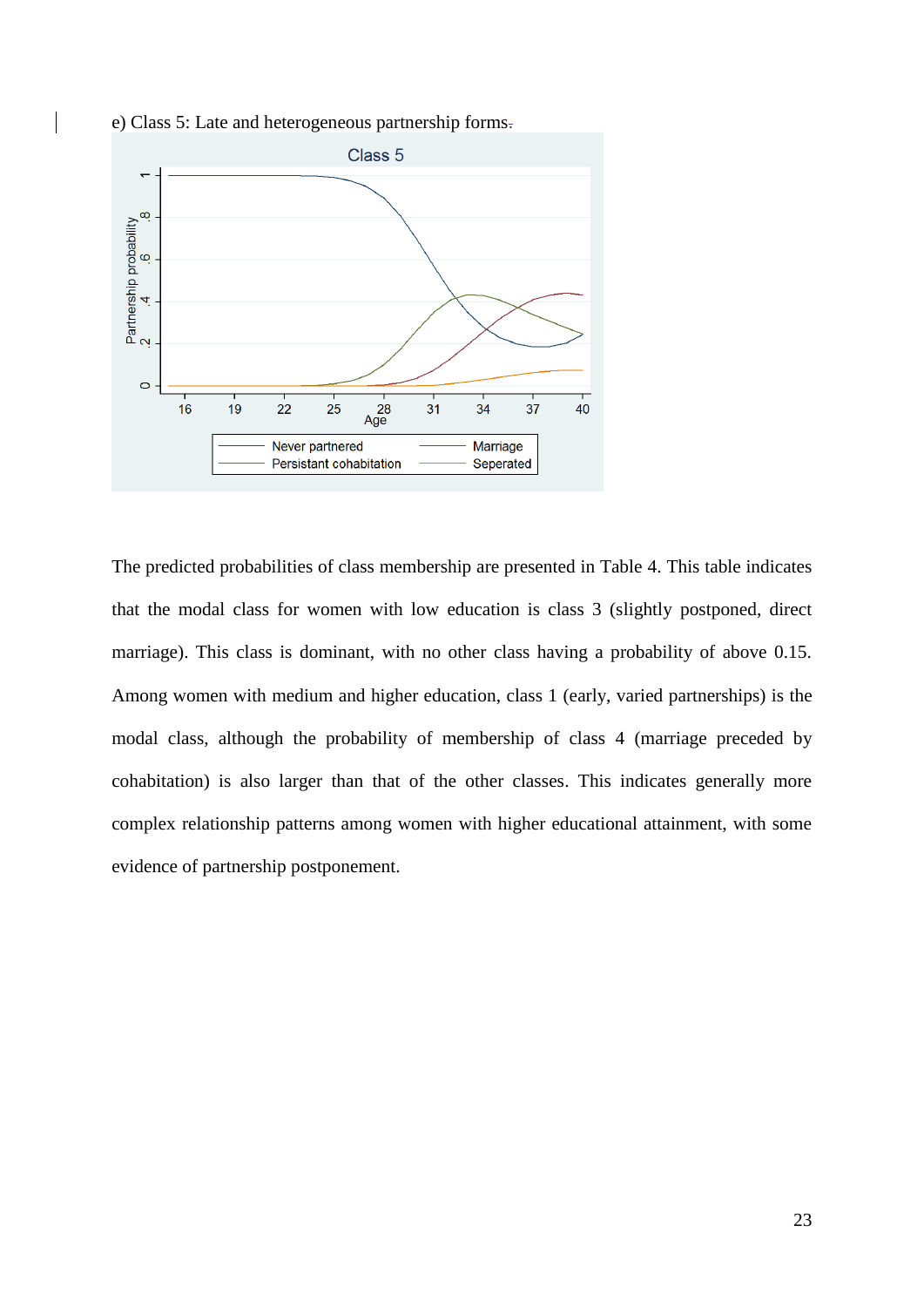| Class number   |      | <b>Educational level</b> |      |  |
|----------------|------|--------------------------|------|--|
|                | Low  | Medium                   | High |  |
|                | 0.11 | 0.34                     | 0.39 |  |
| $\overline{2}$ | 0.15 | 0.12                     | 0.12 |  |
| 3              | 0.52 | 0.15                     | 0.11 |  |
| 4              | 0.13 | 0.28                     | 0.29 |  |
| 5              | 0.09 | 0.11                     | 0.09 |  |

*Table 4. Predicted Probability of Class Membership by Educational Level.*

As mentioned above, the graphs on Figure 5 only depict the partnership trajectories of highly educated women. To examine how these trajectories differ among medium and low educated women, Table 5 presents the effect of education on the estimated curves by educational level and partnership state. Significant coefficients are taken as evidence of an influence of education on the timing and/or probability of a partnership behaviour within a given class. The results indicate that education does not significantly influence the probability of cohabitation and separation in Class 1. This means that if Figure 5 was reproduced for low and medium educated women, the lines representing the probability of cohabitation and separation in Class 1 would not be significantly different from those depicted for highly educated women. Additionally, education has a moderate influence on the probability of cohabitation and separation in Class 3 and Class 5.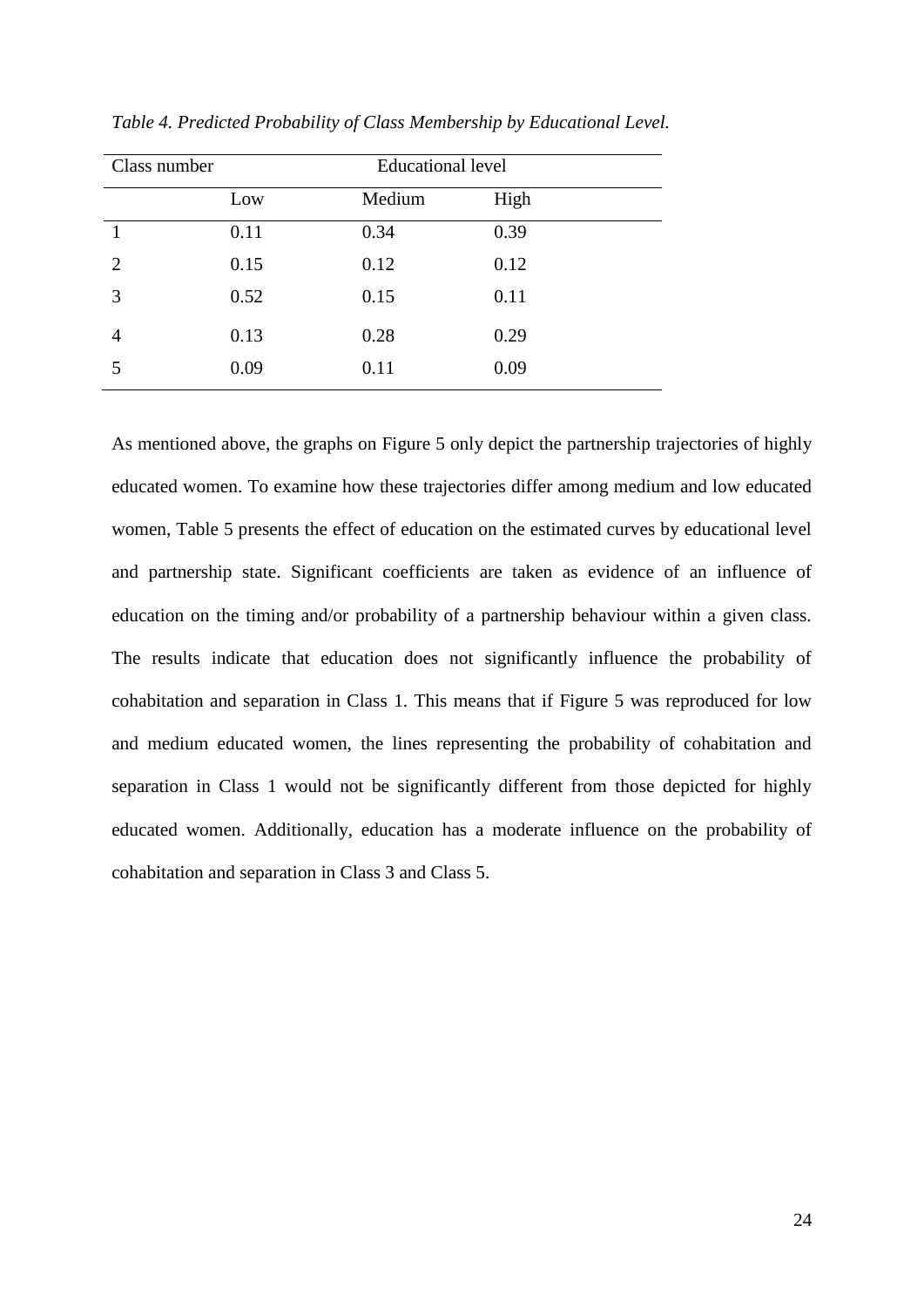|       |                                                |        | Partnership State (ref=Marriage) |             |             |             |              |             |
|-------|------------------------------------------------|--------|----------------------------------|-------------|-------------|-------------|--------------|-------------|
|       |                                                |        | Single                           |             | Separated   |             | Cohabiting   |             |
|       |                                                |        | Intercept                        | Slope       | Intercept   | Slope       | Intercept    | Slope       |
|       |                                                | Medium | $-0.150$                         | $0.022***$  | $-0.332$    | $-0.034$    | $-0.064$     | 0.000       |
|       | Early, varied partnership                      | Low    | 10.870***                        | $-0.754***$ | $-11.439*$  | 1.082       | 3.751        | $-0.269$    |
|       | Early cohabitation with<br>late translation to | Medium | $-0.200$                         | $-0.049***$ | $-0.368$    | $-0.067***$ | 0.257        | $-0.055***$ |
|       | marriage                                       | Low    | $-15.809***$                     | $1.800***$  | 16.386***   | $2.163***$  | $-14.908***$ | 1.881 ***   |
| Class | Slightly postponed,                            | Medium | $-1.456***$                      | 0.007       | $-0.057$    | $-0.022*$   | $-0.696*$    | $-0.007$    |
|       | direct marriage                                | Low    | $-2.173***$                      | $0.370***$  | 2.656       | $0.542*$    | 0.387        | $0.406***$  |
|       | Marriage preceded by                           | Medium | $-1.500***$                      | $-0.027*$   | $-1.439***$ | $-0.225***$ | $-0.946***$  | $-0.025***$ |
|       | cohabitation                                   | Low    | $-3.845***$                      | $0.535***$  | $-9.381***$ | $2.970***$  | $-2.994***$  | $0.486***$  |
|       | Late and heterogeneous                         | Medium | 0.193                            | $-0.025***$ | 0.014       | $0.042***$  | $-0.356$     | 0.008       |
|       | partnership forms                              | Low    | $-19.990***$                     | $0.938***$  | 1.176       | $-0.955*$   | $-9.815***$  | 0.129       |

# *Table 5. The Influence of Education on Partnership States by Class.*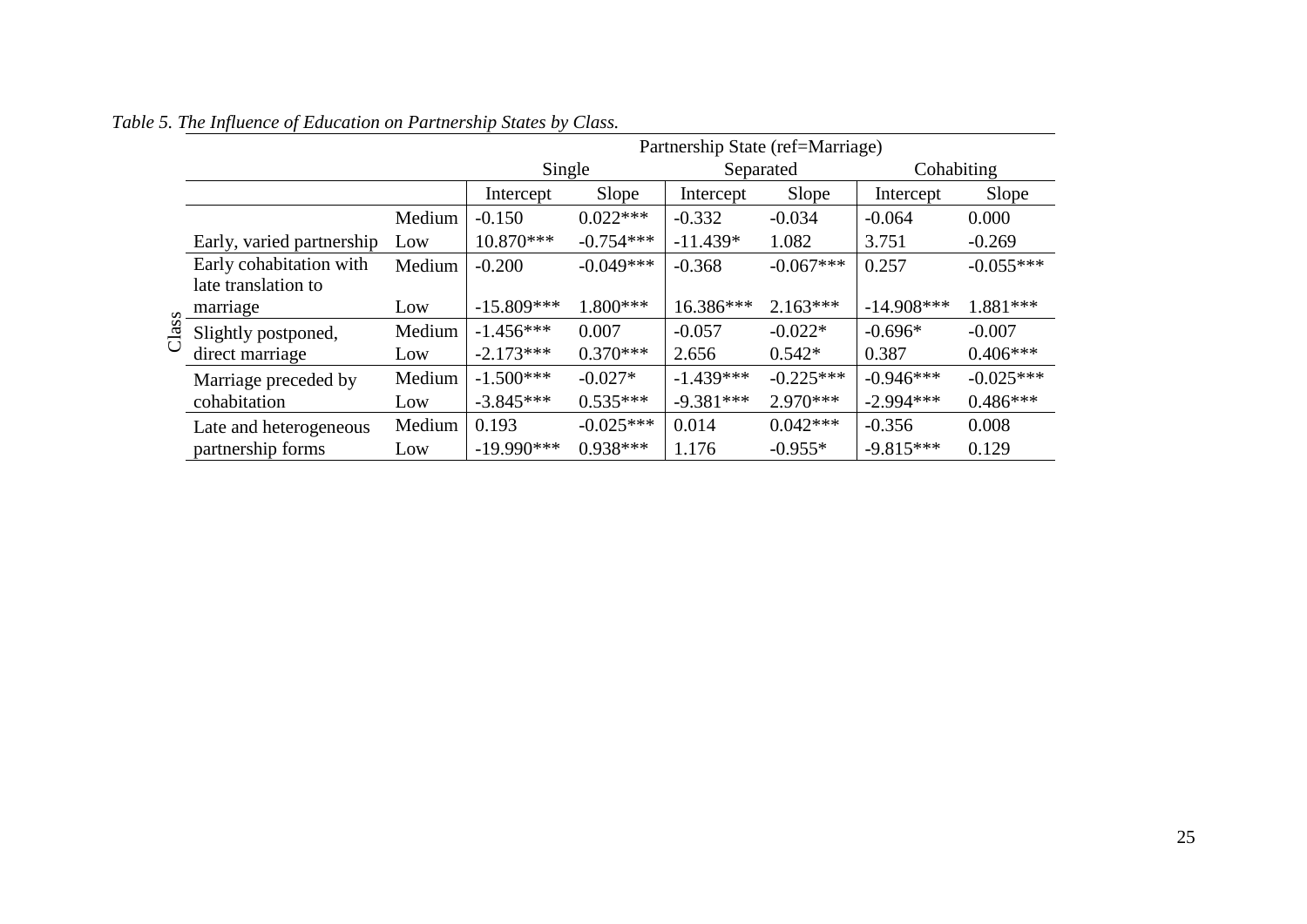#### *Multistate Event History Model*

The results of the multistate event history model are summarised in Table 6. The findings indicate that higher educated never partnered women born between 1955 and 1964 have a higher risk of entering direct marriage than medium and low educated women when controlling for educational enrolment. Furthermore, education has a positive gradient on the transition from cohabitation to marriage; low and medium educated cohabiting women are about 60% less likely than their highly educated counterparts to marry their cohabiting partner. Finally, education has a positive gradient on the risk of re-partnering following union dissolution; low educated women have an almost 70% lower risk while medium educated women have a 54% lower risk of finding a new partner after union dissolution than highly educated women. Education does not have a significant influence on the transition to a first cohabitation, on the transition from cohabitation to union dissolution, and on the dissolution of a marital union, whether or not it was preceded by cohabitation. Additional analyses revealed that the differences in the transition risks of low and medium educated women were not significant after controlling for educational enrolment (results not shown).

| Twore of Hestar of the Heathsteine Event Hustoff futurely Heather Heathost |                   |                   |                    |                   |                   |                    |                   |
|----------------------------------------------------------------------------|-------------------|-------------------|--------------------|-------------------|-------------------|--------------------|-------------------|
|                                                                            | $S \rightarrow C$ | $S \rightarrow M$ | $C \rightarrow CM$ | $C \rightarrow D$ | $M \rightarrow D$ | $CM \rightarrow D$ | $D \rightarrow R$ |
| <b>Education</b>                                                           |                   |                   |                    |                   |                   |                    |                   |
| Low                                                                        | 1.05              | $0.64*$           | $0.39***$          | 0.79              | 1.21              | 1.49               | $0.31***$         |
| Medium                                                                     | 0.92              | $0.68*$           | $0.38***$          | 1.01              | 0.81              | 1.33               | $0.46***$         |
| High (ref)                                                                 |                   |                   |                    |                   |                   |                    |                   |
| <b>Enrolment</b>                                                           |                   |                   |                    |                   |                   |                    |                   |
| No $(ref)$                                                                 |                   |                   |                    |                   |                   |                    |                   |
| Yes                                                                        | $0.64***$         | $0.53***$         | $0.55***$          | $1.53**$          | 1.71              | 1.14               | 0.97              |
| <i>Note:</i> * $p < .05.$ ** $p < .01.$ ** $p < .001$                      |                   |                   |                    |                   |                   |                    |                   |

*Table 6. Result of the Multistate Event History Model, Hazard Ratios.*

When comparing the influence of education across the different transitions, we find that its influence is the strongest in the transition from cohabitation to marriage, followed by its influence on the risks of re-partnering, and finally on direct marriage.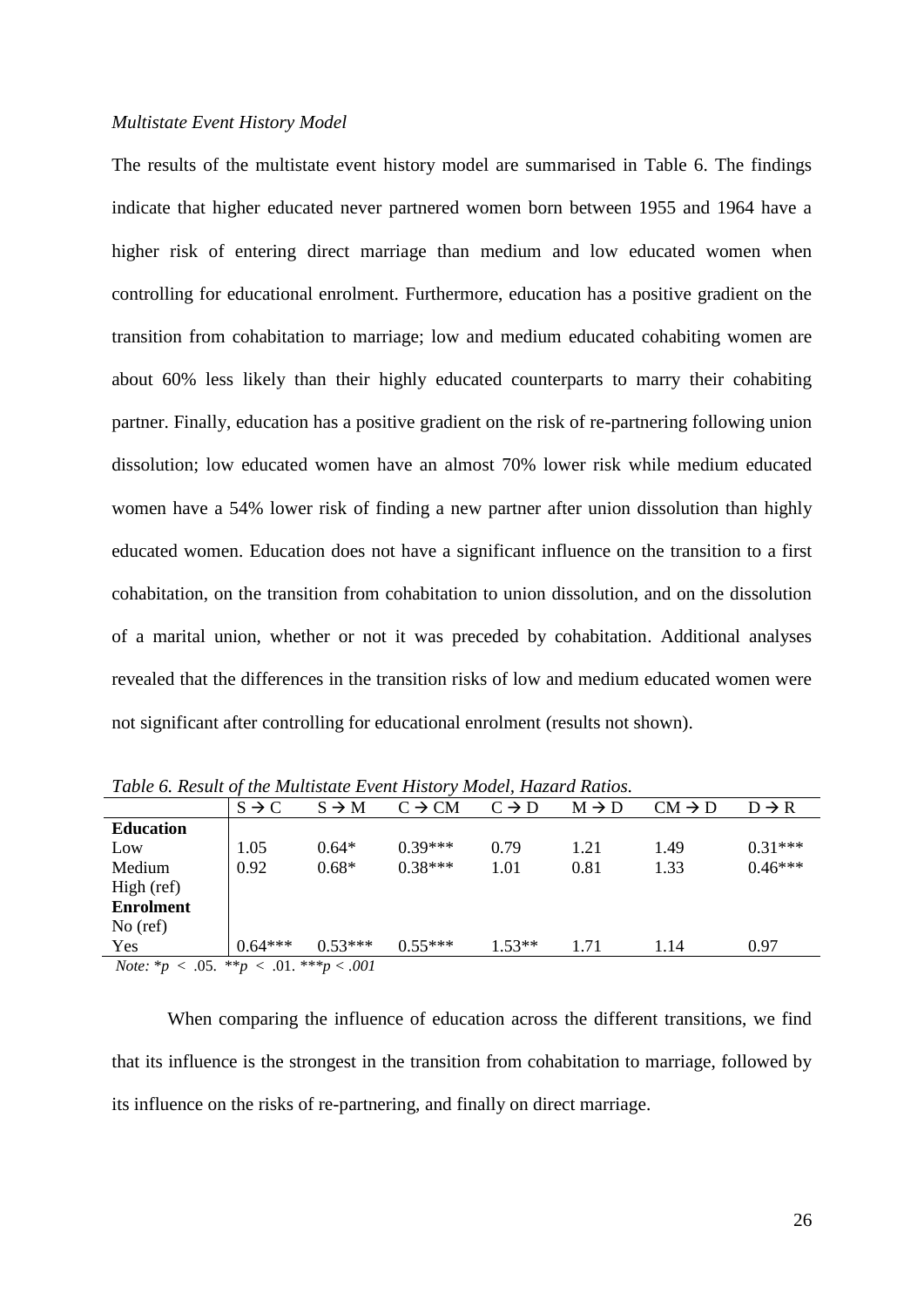## **Conclusion and Discussion**

This paper aimed to compare several methodological approaches (i.e. sequence analysis, latent class growth models, and multistate event history models) to the analysis of life course data focusing on the influence of education on partnership experiences with an application to Norwegian women born between 1955 and 1964. These methods have several similarities and differences. For example, sequence analysis and latent class growth models establish the relationship between education and the probability of belonging to certain groups (clusters or classes) based on women's partnership experiences. In our application, sequence analysis revealed three clusters based on women's partnership experiences (late, varied partnerships; cohabitation; and (direct) marriage), latent class growth models suggested the existence of five partnership classes (early, varied partnerships; early cohabitation with late translation to marriage; slightly postponed marriage; marriage preceded by cohabitation; late, heterogeneous partnerships). Multistate event history models do not classify individuals but rather examine the influence of education on every partnership transition thereby enabling us to draw conclusions about the changing influence of education over the early family life course.

As these models have different properties and approach studying the life course in a different way, it is not easy to directly compare their findings. However, by comparing the properties and results of the different techniques, we are able to make comparisons between methods with respect to their ability to address certain desirable aspects of the family life course. These are summarised in Table 7.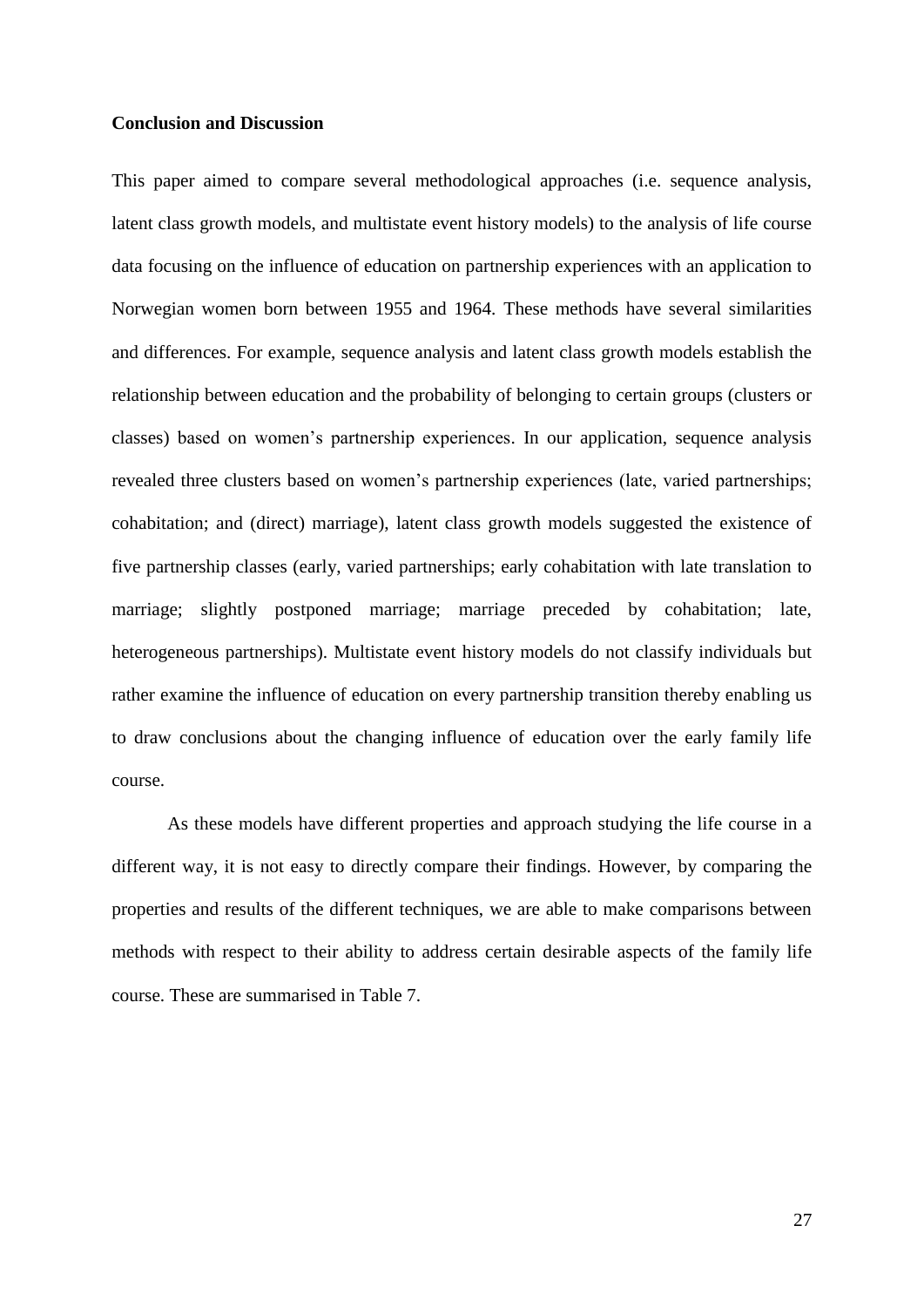*Table 7. Summary of the Properties of Sequence Analysis, Latent Class Growth Models, and Multistate Event History Analysis.*

|                                                 | <b>SA</b>                 | <b>LCGM</b> | <b>Multistate Event</b>   |
|-------------------------------------------------|---------------------------|-------------|---------------------------|
|                                                 |                           |             | History model             |
| <b>Transition intensities</b>                   | $(\checkmark)$            | $\mathbf x$ |                           |
| Classifying individuals                         | ✓                         |             | $\boldsymbol{\mathsf{x}}$ |
| Covariate information alters pattern            | $\boldsymbol{\mathsf{x}}$ |             |                           |
| Heterogeneous effect of covariates              | ✓                         |             | $\mathbf x$               |
| Computationally simple                          |                           | $\mathbf x$ |                           |
| Changing covariate effect over the<br>LC        | $\boldsymbol{\mathsf{x}}$ | $\mathbf x$ |                           |
| Model based                                     | $\boldsymbol{\mathsf{x}}$ |             |                           |
| Protection against baseline<br>misspecification |                           | $\mathbf x$ |                           |

*Note: The given method is*  $\checkmark$  *able to,*  $\checkmark$  *not able to or*  $(\checkmark)$  *partially able to deal with this dimension of the family life course.*

First, sequence analysis is best applied to research questions which attempt to describe partnership behaviours of different groups of women and the overall associations of these groups with certain covariates. This can be achieved through the method's ability to classify individuals and allow for covariates to predict women's membership in the different clusters. Overall, fitting the model does not require a lot of computing power and due the fact that the procedure is not model based, the user is protected against baseline misspecification (i.e. no baseline needs to be specified). Although not presented in this paper, the method can also calculate transition intensities between the different states. As it is not possible to condition sequences on covariate information or to allow for the incorporation of changing covariate information over the life course, this method cannot answer research questions relating to the changing influence of a variable.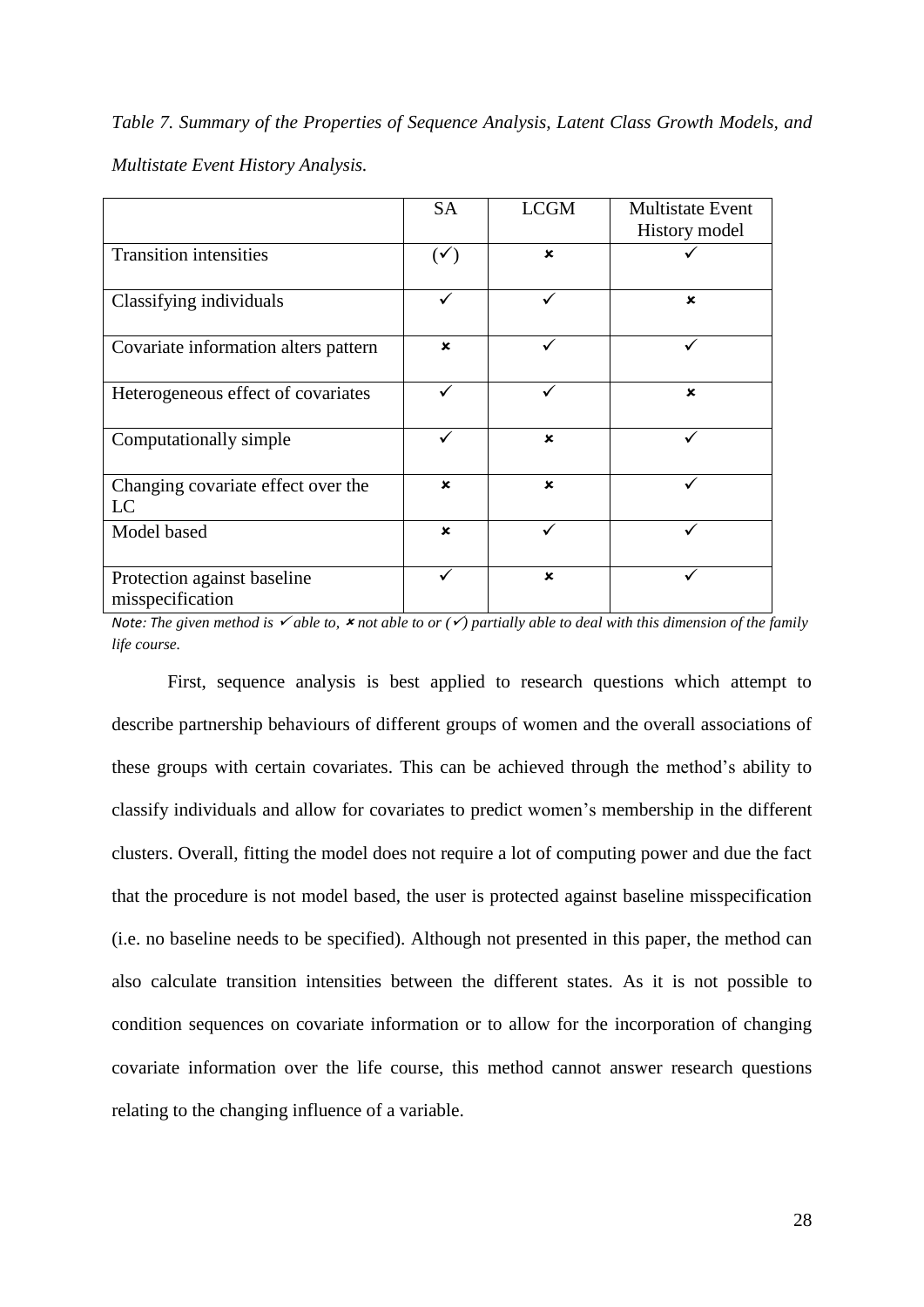Second, latent class growth models have a number of similar properties to sequence analysis. Its main advantage compared to sequence analysis is that it is able to incorporate more complicated structures by, for example, allowing for covariate information to alter the partnership trajectories. Unfortunately, the implementation of LCGMs is computationally intense and requires considerable computing power to estimate models for large datasets. Moreover, the fact that LCGMs are model based implies that a greater degree of robustness check is required particularly when estimating the shape of growth curves. On the other hand, this also means that a greater variety of fit-statistics is available than in sequence analysis, where the decision of the optimal number of clusters is more arbitrary than in LCGMs. Thus, LCGMs are most suited to studying complex research topics where the aim is to identify differences in covariate effects between groups of individuals. The present paper has demonstrated this by extracting different classes of partnership behaviour and comparing the effect of educational attainment within these classes.

Finally, although multistate event history models do not classify individuals in the same way as the previous two methods, there are a number of distinct advantages to using this method. For example, the estimation of transition intensities allows for examining several transitions over the life course within the same model as well as for estimating the changing influence of covariates over the life course by allowing for the incorporation of time-varying covariates. Neither sequence analysis, nor latent class growth models are capable of studying changing covariate effects over the life course. Additionally, the use of a stratified Cox model provides some protection against baseline misspecification. To sum up, multistate event history models can best answer research questions related specifically to changing covariate effects over the life course. For example, as this paper has shown, it can estimate the changing influence of education on the different partnership transitions over the early family life course.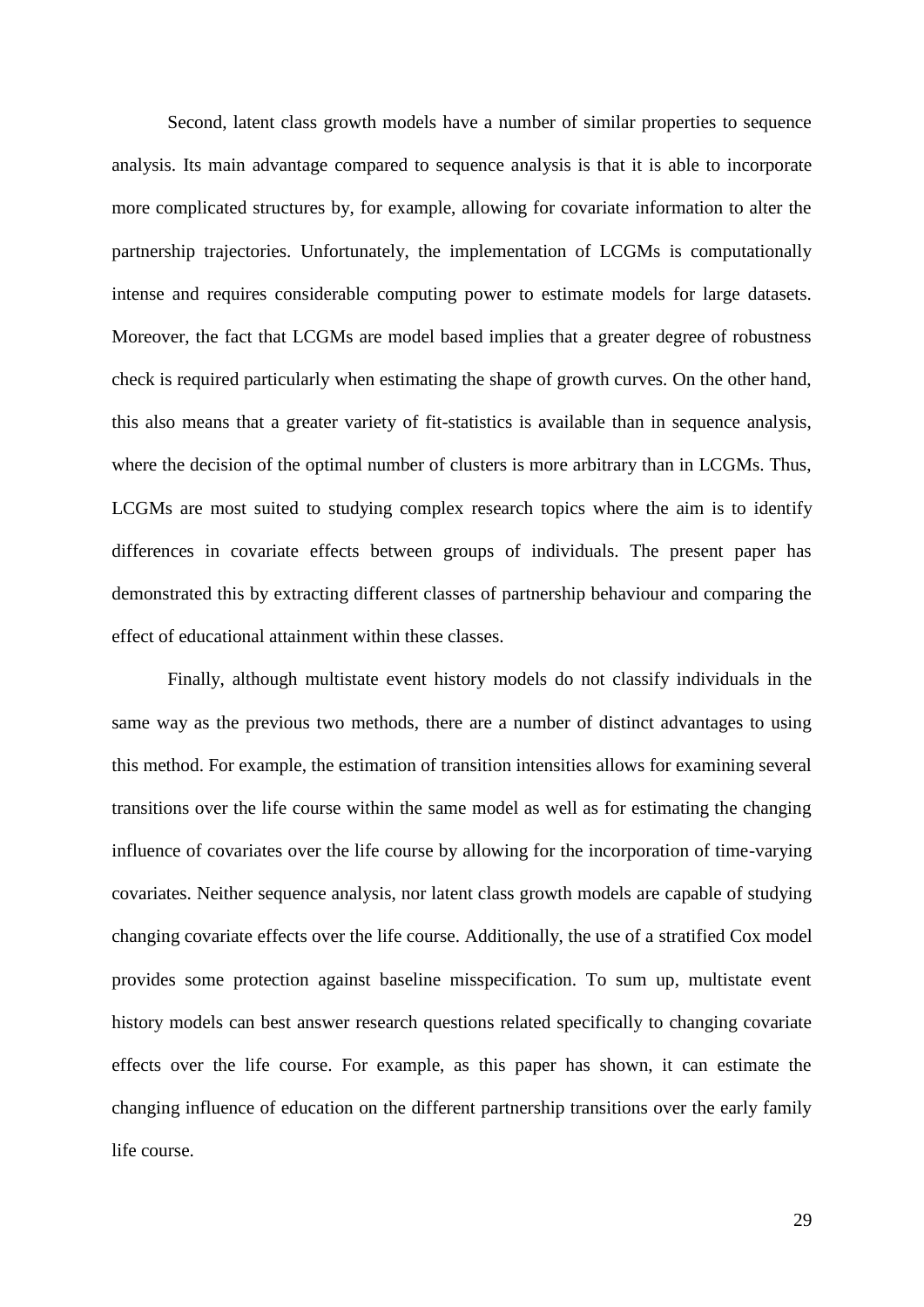# **References**

- <span id="page-29-10"></span>Abbott, A. (1995). Sequence analysis: New methods for old ideas. *Annual Review of Sociology, 21*, 93-113. doi: 10.1146/annurev.soc.21.1.93
- <span id="page-29-12"></span>Abbott, A., & Tsay, A. (2000). Sequence analysis and optimal matching methods in sociology: Review and prospect. *Sociological Methods & Research, 29*(1), 3-33. doi: 10.1177/0049124100029001001
- <span id="page-29-15"></span>Andersen, P. K., & Keiding, N. (2002). Multi-state models for event history analysis. *Statistical Methods in Medical Research, 11*(2), 91-115. doi: 10.1191/0962280202SM276ra
- <span id="page-29-5"></span>Baizán, P., Aassve, A., & Billari, F. C. (2003). Cohabitation, marriage, and first birth: The interrelationship of family formation events in Spain. *European Journal of Population, 19*, 147-169.
- <span id="page-29-6"></span>Baizán, P., Aassve, A., & Billari, F. C. (2004). The interrelations between cohabitation, marriage and first birth in Germany and Sweden. *Population and Environment, 25*(531-560). doi: 10.1023/B:POEN.0000039064.65655.3b
- <span id="page-29-8"></span>Barban, N., & Billari, F. C. (2012). Classifying life course trajectories: A comparison of latent class and sequence analysis. *Journal of the Royal Statistical Society, Series C., 61*, 765-784.
- <span id="page-29-7"></span>Billari, F. C. (2001a). The analysis of early life courses: Complex descriptions of the transition to adulthood. *Journal of Population Research, 18*(2), 119-142. doi: 10.1007/bf03031885
- <span id="page-29-0"></span>Billari, F. C. (2001b). Sequence analysis in demographic research. *Canadian Studies in Population, 28*(2), 439-458.
- <span id="page-29-1"></span>Billari, F. C. (2005). Life course analysis: Two (complementary) cultures? Some reflections with examples from the analysis of the transition to adulthood. *Advances in Life Course Research, 10*(0), 261-281. doi: 10.1016/s1040-2608(05)10010-0
- <span id="page-29-2"></span>Billari, F. C., & Piccarreta, R. (2001). Life courses as sequences: an experiment in classification via monothetic divisive algorithms. In S. Borra, R. Rocchi, M. Vichi & M. Schader (Eds.), *Advances in Classification and Data Analysis* (pp. 351-358). Berlin and New York: Springer Verlag.
- <span id="page-29-3"></span>Billari, F. C., & Piccarreta, R. (2005). Analyzing demographic life courses through sequence analysis. *Mathematical Population Studies, 12*(2), 81-106. doi: 10.1080/08898480590932287
- <span id="page-29-11"></span>Brzinsky-Fay, C., & Kohler, U. (2010). New developments in sequence analysis. *Sociological Methods & Research, 38*(3), 359-364. doi: 10.1177/0049124110363371
- <span id="page-29-18"></span>Brzinsky-Fay, C., Kohler, U., & Luniak, M. (2006). Sequence analysis with Stata. *The Stata Journal, 6*(4), 435-460.
- <span id="page-29-17"></span>de Wreede, L. C., Fiocco, M., & Putter, H. (2011). mstate: An R package for the analysis of competing risks and multi-state models. *Journal of Statistical Software, 38*(7), 1-30.
- <span id="page-29-4"></span>Heuveline, P., & Timberlake, J. M. (2004). The role of cohabitation in family formation: The United States in comparative perspective. *Journal of Marriage and Family, 66*, 1214-1230.
- <span id="page-29-16"></span>Hougaard, P. (1999). Multi-state models: A review. *Lifetime Data Analysis, 5*, 239-264.
- <span id="page-29-13"></span>Jung, T., & Wickrama, K. A. S. (2008). An introduction to Latent Class Growth Analysis and Growth Mixture Modeling. *Social and Personality Psychology Compass, 2*(1), 302-317. doi: 10.1111/j.1751-9004.2007.00054.x
- <span id="page-29-9"></span>Mikolai, J. (2013). *The role of education in the partnership and family formation process in Europe and the United States*. Paper presented at the Changing Families and Fertility Conference, Oslo, Norway.
- Ní Bhrolcháin, M., & Beaujouan, E. (2012). Fertility postponement is largely due to rising educational enrolment. *Population Studies, 66*(3), 311-327. doi: doi:10.1080/00324728.2012.697569
- <span id="page-29-14"></span>Nylund, K. L., Asparouhav, T., & Muthen, B.O. . (2007). Deciding on the number of classes in Latent Class Analysis and Growth Mixture Modeling: A Monte Carlo simulation study. *Structural Equation Modeling: A Multidisciplinary Journal, 14*(4), 535-569.